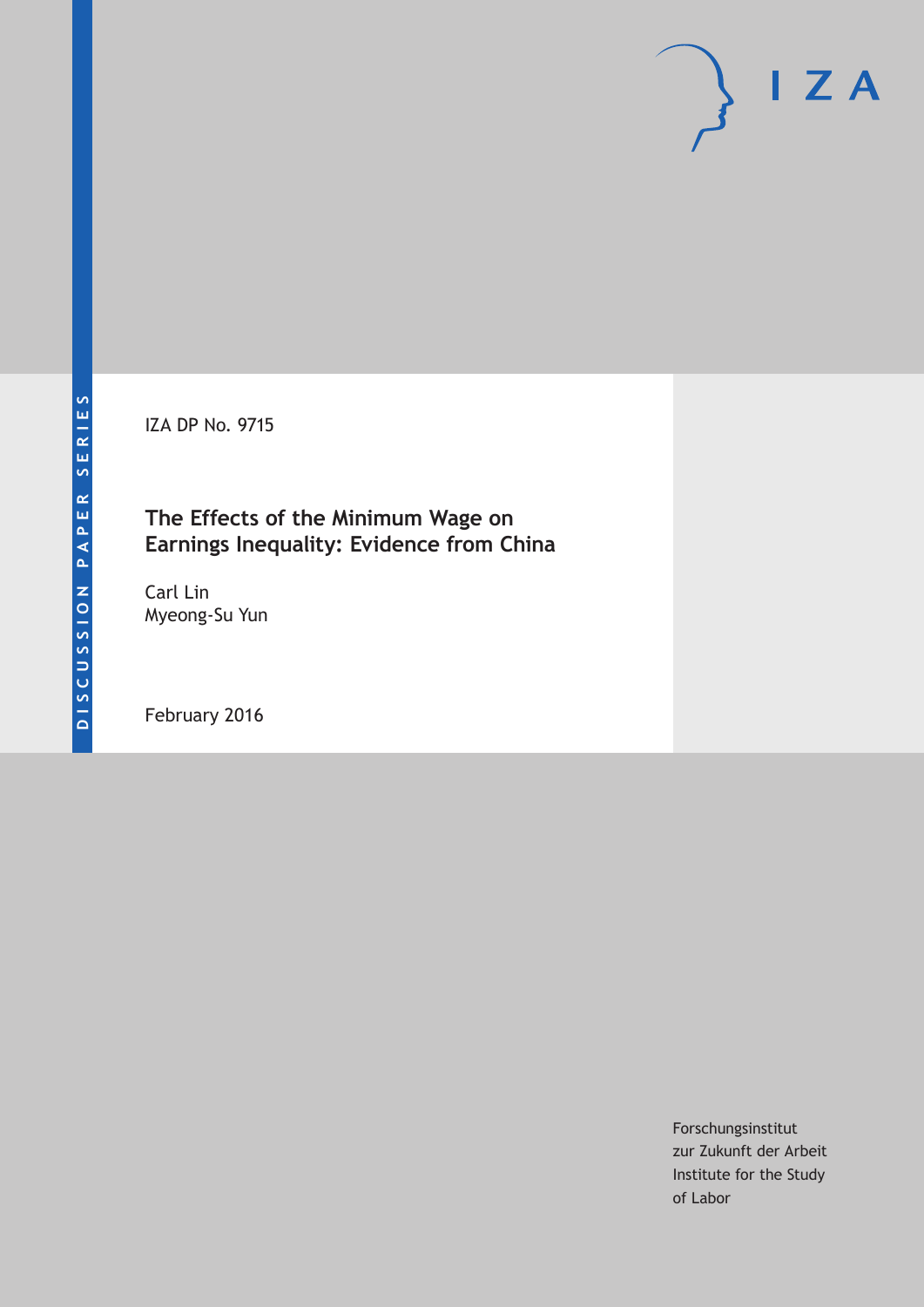# **The Effects of the Minimum Wage on Earnings Inequality: Evidence from China**

# **Carl Lin**

*Bucknell University, IZA and China Institute for Income Distribution* 

### **Myeong-Su Yun**

*Inha University and IZA* 

Discussion Paper No. 9715 February 2016

IZA

P.O. Box 7240 53072 Bonn **Germany** 

Phone: +49-228-3894-0 Fax: +49-228-3894-180 E-mail: iza@iza.org

Any opinions expressed here are those of the author(s) and not those of IZA. Research published in this series may include views on policy, but the institute itself takes no institutional policy positions. The IZA research network is committed to the IZA Guiding Principles of Research Integrity.

The Institute for the Study of Labor (IZA) in Bonn is a local and virtual international research center and a place of communication between science, politics and business. IZA is an independent nonprofit organization supported by Deutsche Post Foundation. The center is associated with the University of Bonn and offers a stimulating research environment through its international network, workshops and conferences, data service, project support, research visits and doctoral program. IZA engages in (i) original and internationally competitive research in all fields of labor economics, (ii) development of policy concepts, and (iii) dissemination of research results and concepts to the interested public.

IZA Discussion Papers often represent preliminary work and are circulated to encourage discussion. Citation of such a paper should account for its provisional character. A revised version may be available directly from the author.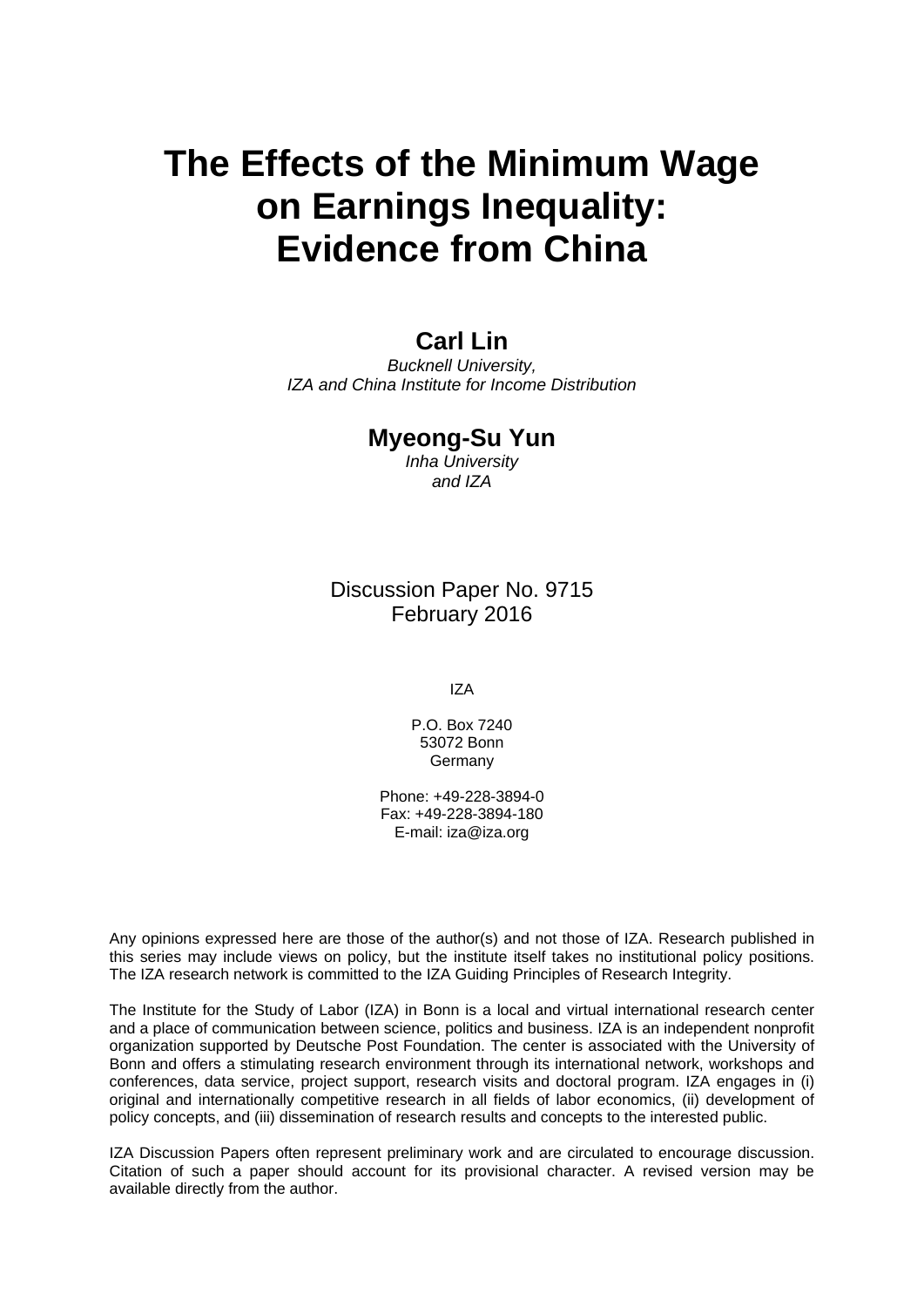IZA Discussion Paper No. 9715 February 2016

# **ABSTRACT**

# **The Effects of the Minimum Wage on Earnings Inequality: Evidence from China**

The minimum wage has been regarded as an important element of public policy for reducing poverty and inequality. Increasing the minimum wage is supposed to raise earnings for millions of low-wage workers and therefore lower earnings inequality. However, there is no consensus in the existing literature from industrialized countries regarding whether increasing the minimum wage has helped lower earnings inequality. China has recently exhibited rapid economic growth and widening earnings inequality. Since China promulgated new minimum wage regulations in 2004, the magnitude and frequency of changes in the minimum wage have been substantial, both over time and across jurisdictions. The growing importance of research on the relationship between the minimum wage and earnings inequality and its controversial nature have sparked heated debate in China, highlighting the importance of rigorous research to inform evidence-based policy making. We investigate the contribution of the minimum wage to the well-documented rise in earnings inequality in China over the period from 2004 to 2009 by using city-level minimum wage panel data and a representative Chinese household survey, and we find that increasing the minimum wage reduces inequality  $-$  by decreasing the earnings gap between the median and the bottom decile  $-$  over the analysis period.

JEL Classification: J31, J38, O15, R23

Keywords: minimum wage, China, earnings inequality

Corresponding author:

Carl Lin 236 Academic West Department of Economics Bucknell University 1 Dent Drive Lewisburg, PA 17837 USA E-mail: carl.lin@bucknell.edu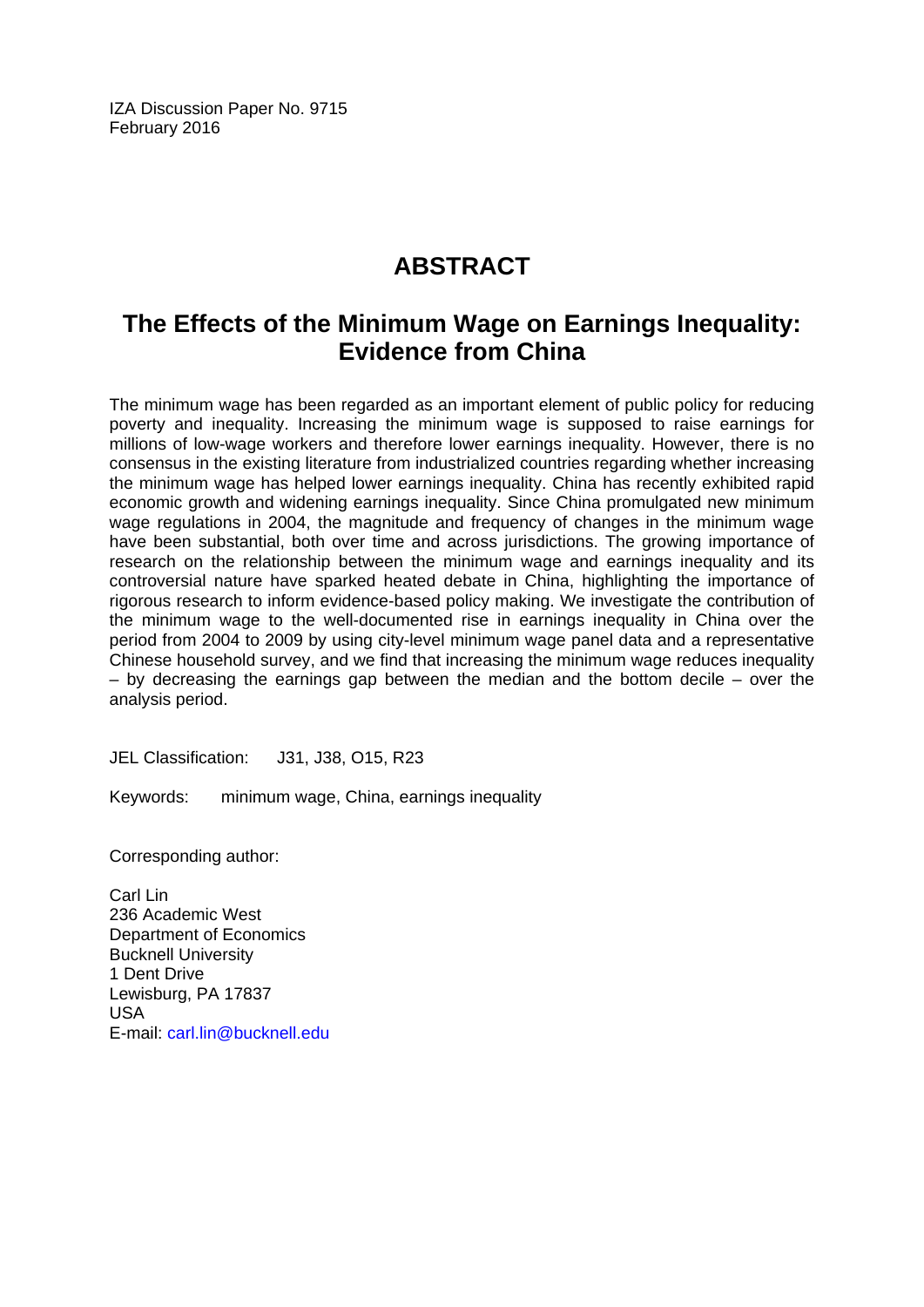### **1. Introduction**

Since the reform and opening-up policy in 1978, China's economy has been growing remarkably at a rate of at least 9.5% per year. As the economy has grown, Chinese workers' earnings have also increased rapidly over the same period. According to the latest figures from the National Bureau of Statistics of China (NBS), disposable earnings per capita have risen substantially—more than 70-fold—over the past few decades in urban China, rising from 343 RMB in 1978 to 24,565 RMB in 2012, while net earnings per capita in rural China have grown 60-fold, increasing from 134 RMB in 1978 to 7,917 RMB in 2012 (National Bureau of Statistics of China 2013).

As the Chinese economy has rapidly grown, the earnings distribution has deteriorated. For example, the urban-to-rural earnings per capital ratio increased from 2.57 in 1978 to 2.90 in 2001 and further to 3.10 in 2012. The Gini coefficient, a commonly used measure of inequality, was very low level in 1978, at .16 and .22 for urban and rural areas, respectively (Li and Zhao 1999). However, as shown in Figure 1, China's overall Gini coefficient began to rise from .376 in 1988 to .439 in 1995 (Wang 2007) and increased further to .454 and .490 in 2002 and 2007<sup>1</sup>, respectively (Li and Luo 2011). In contrast, high inequality countries such as Brazil and Mexico had shown declined Gini coefficients over similar time period; whereas the U.S. was relatively stable. $2$ 

#### [Figure 1 about here]

<sup>&</sup>lt;sup>1</sup> These numbers are consistent with the official statistics published by the NBS in 2013, which also reports high inequality (for example, .484 in 2007 and .474 in 2012). The publication of these official statistics marks the first time that the Chinese government released information on the Gini coefficient. The Gini 2

According to the 2015 World Development Indicators, the Gini coefficients of Brazil were .614 in 1988, .596 in 1995, .586 in 2002, then decreased to .552 and .527 in 2007 and 2012, respectively. For Mexico, the numbers decreased from .519 in 2000 to .481 in 2012. The Gini coefficient of the U.S. was .402 in 2000, .increased to 416 in 2007, and slightly decreased to .411 in 2010.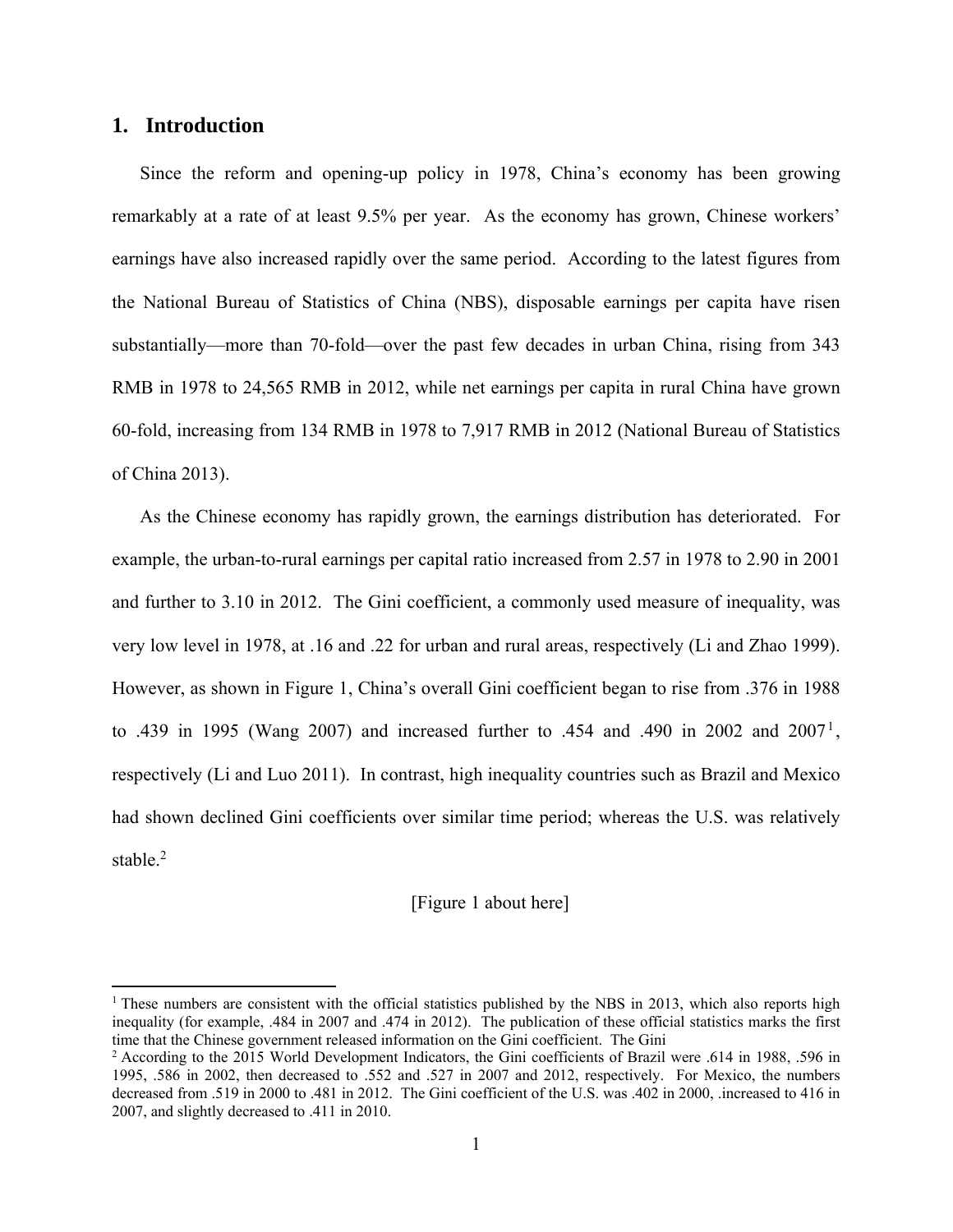The deterioration of the earnings distribution and growing gap between the rich and the poor has engendered challenges to economic development and social stability in China. As shown by the experience of developed countries, public polices, such as tax reforms, can play an essential role in countering rising inequality. Since the early 2000s, the Chinese government has intensively promulgated a series of policies, such as aid to the poor, rural minimal social security, and the minimum wage policy. Among these policy initiatives, the minimum wage policy is the most controversial.3

The contentiousness of the debate on the minimum wage policy in China arises from the difficulty of measuring its effects on employment, wages, and the earnings distribution, among others. However, the initial evidence suggests that the magnitude and frequency of changes to the minimum wage have been substantial both over time and across different jurisdictions, particularly since 2004. These large variations both across jurisdictions and over time facilitate our estimation of minimum wage effects on inequality in China. For example, in January 2004, China promulgated new minimum wage regulations that required local governments to introduce a minimum wage increase at least once every two years, that extended coverage to self-employed and part-time workers, and that quintupled the penalties for violations or noncompliance. The

<sup>&</sup>lt;sup>3</sup> Supporters of the minimum wage in China argue that the minimum wage assists individuals or families in achieving self-sufficiency and protects workers in low-paid occupations. The minimum wage can help reduce inequality and serve as an important safety net by providing a wage floor. In addition, rising labor costs due to the minimum wage increases may promote managerial efficiency and labor productivity, inducing employers to invest in productivity-improving technology (Cooke 2005). Along these lines, many Chinese scholars have argued in favor of a more proactive increase in the minimum wage. In contrast, opponents argue that raising the minimum wage can decrease the employment opportunities of low-wage workers and lead to a reduction in other components of workers' compensation package. Such regulations can further undermine enterprises' dividend policies to shareholders and reduce China's comparative advantage given the abundance of low-wage labor (Cheung 2004, 2010). Moreover, rural-urban migrant workers tend to have very low pay, and they may accept jobs that pay less than the current minimum wage; thus, the minimum wage may exist in name only (Chan 2001).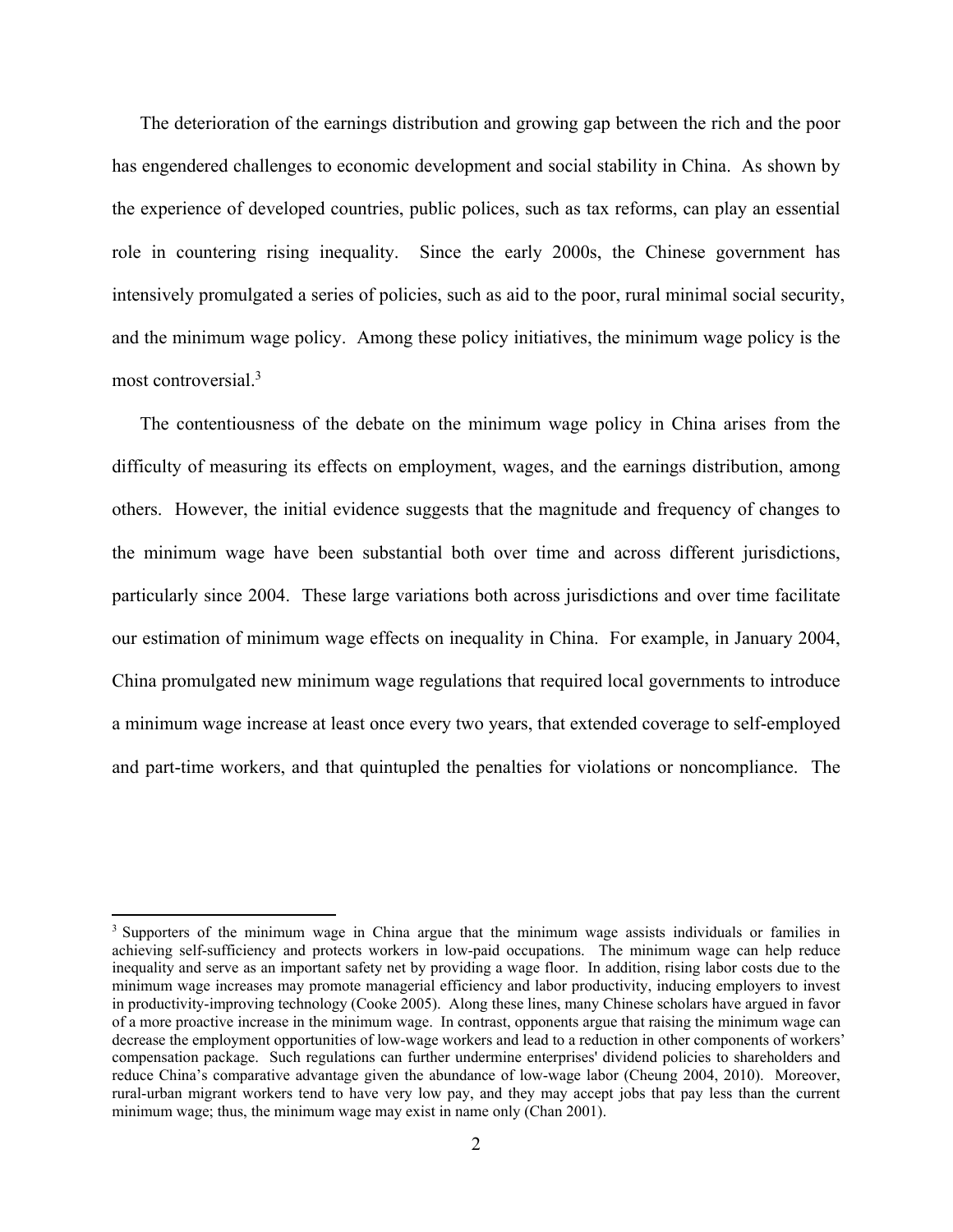new regulations entered into force in March 2004, engendering frequent and substantial increases in the minimum wage in the years that followed. $4$ 

#### [Figure 2 about here]

Figure 2 shows the nominal and real minimum wage (monthly average) in China from 1995 to 2012, as well as those of the corresponding provinces that raised the minimum wage standards for each year and the moving average over the same period.<sup>5</sup> Between 1995 and 2003, the average nominal minimum wage increased steadily from 169 RMB to 301 RMB, amounting to 78% growth over 9 years. However, since China promulgated the new minimum wage regulations in 2004, the nominal minimum wage has increased rapidly by more than 200%, reaching 944 RMB in 2012.<sup>6</sup> The real minimum wage grew at a slower pace before 2004 and began to rise thereafter. Furthermore, as shown by the moving average curve in Figure 2, there is an apparent rise in the number of provinces that raised the minimum wage standards in 2004, indicating that minimum wage adjustments have become more frequent since 2004.

Although the literature widely documents numerous aspects of the minimum wage and its role in the labor market, there is no consensus regarding whether the minimum wage can reduce inequality (Neumark and Wascher 2008). Moreover, research on the effect of the minimum wage on inequality in developing countries is scant. Accordingly, this study examines whether increasing the minimum wage contributes to or counteracts increasing inequality. China provides a particularly interesting context for such a study since China has experienced both rising inequality and a rising minimum wage (nominal and real), whereas countries such as the

<sup>4</sup> According to our calculation, the average growth rate of the minimum wage is 10 to 20% per year throughout the country since 2004.

 $<sup>5</sup>$  There is no national minimum wage in China; the minimum wage standards are determined at the provincial level.</sup> We discuss how we calculate the mean nominal and real minimum wage for each year in Section 4.1.

The growth rates of the average nominal wage are 155% and 194% for the periods 1995-2003 and 2004-2012, respectively (National Bureau of Statistics of China 2013).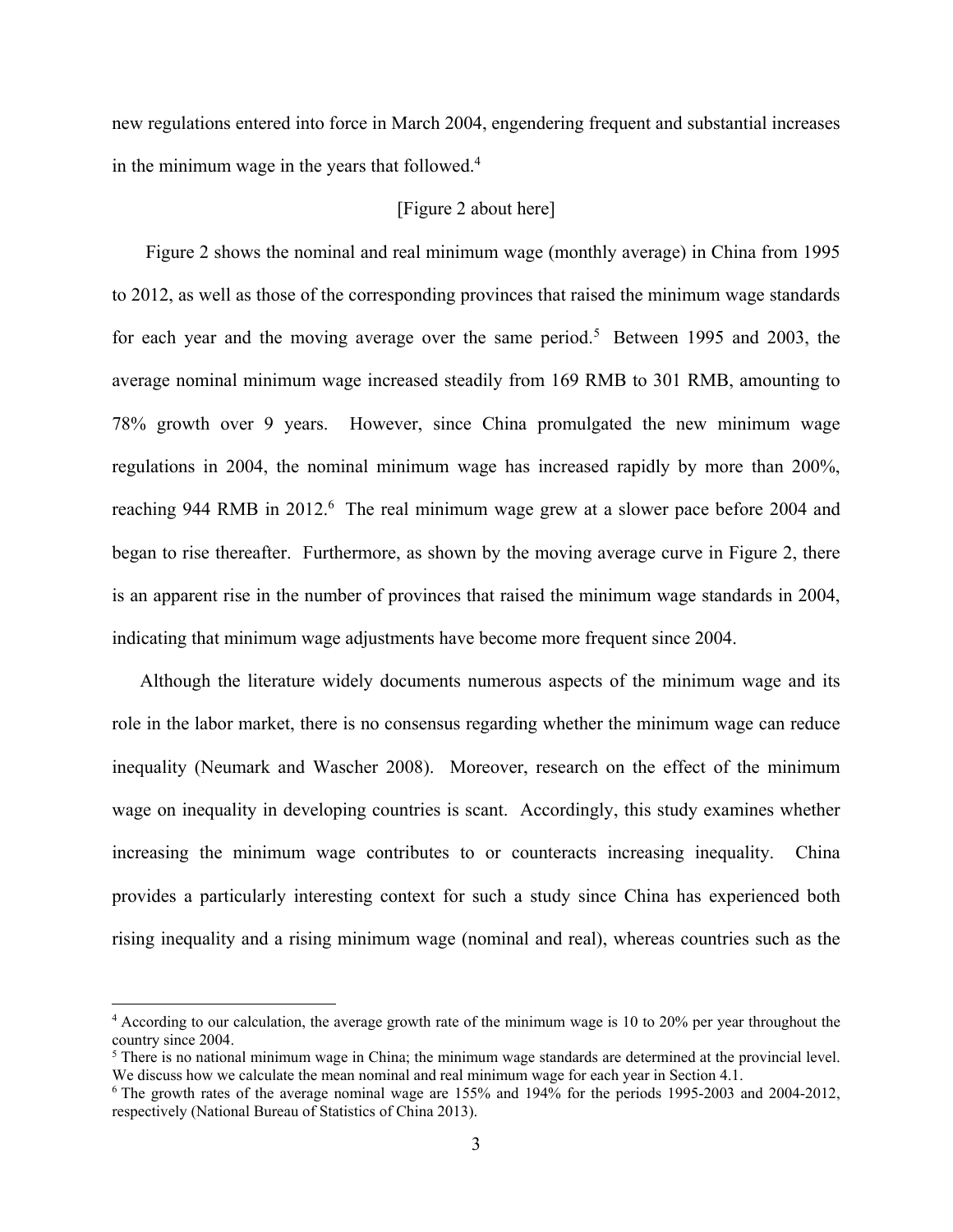U.S. (Lee 1999) and Mexico (Bosch and Manacorda 2010) have experienced rising wage inequality with a declining minimum wage (real).

Using OLS and IV panel regressions at the aggregated city level, we first examine the effect of minimum wage changes on the earnings gaps at the bottom and upper end of the earnings distribution as well as the extent of such an effect. Our analysis shows that minimum wage increases significantly help reduce earnings gaps, particularly at the bottom end of the distribution. Next, to measure the contribution of minimum wage changes to the change in earnings inequality, we construct a counterfactual scenario to capture how China's earnings distribution would have evolved without the rise in the minimum wage. The difference between the observed and the counterfactual scenario is the real effect of the minimum wage. Indeed, we find that the contribution of minimum wage changes in reducing inequality is substantial, particularly at the bottom end of the earnings distribution. That is, had it not been for the increase in the minimum wage, the earnings gap at the bottom end of the earnings distribution would have been larger.<sup>7</sup>

The remainder of this study is organized as follows. We briefly review the literature in Section 2 and provide a review of the development of the minimum wage in China in Section 3. Section 4 provides details regarding the data and research design. In Section 5, we present and discuss the empirical results. Section 6 presents the conclusions.

### **2. Literature on the Distributional Effect of the Minimum Wage**

Most evidence on the distributional effect of the minimum wage comes from the U.S. In early studies using simulation methods, Johnson and Browning (1983) and Burkhauser and Finegan (1989) show that a moderate reduction of the minimum wage could reduce income

<sup>7</sup> It is important to note that, like many studies do, our analysis assumes that minimum wage increases do not have an impact on employment or hours worked. Therefore, our results should be interpreted cautiously that the estimates could overstate the effect of minimum wage on reducing inequality.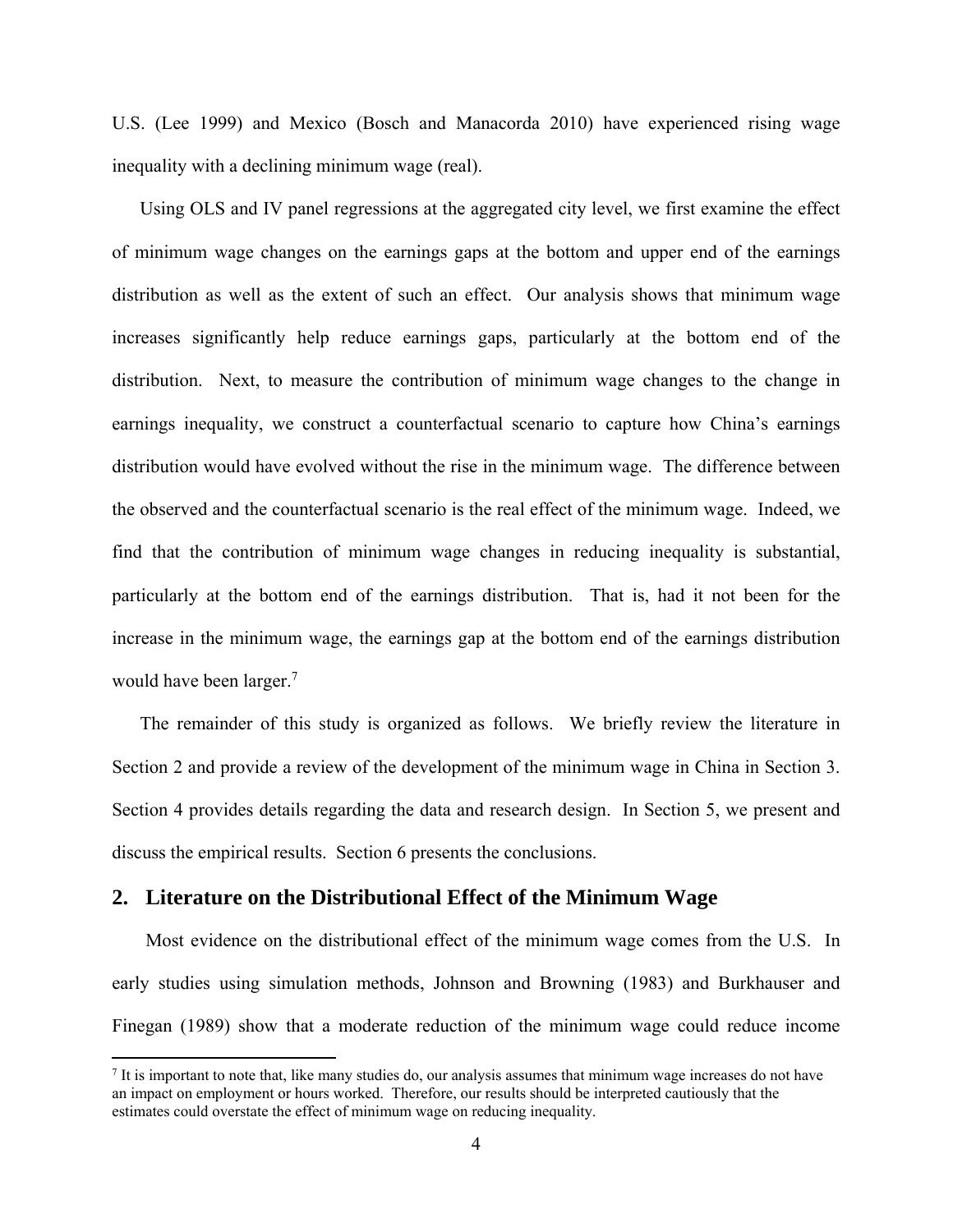inequality. Since the 1990s, studies have commonly used regression methods. Neumark et al. (2005) apply a nonparametric method to estimate the minimum wage effect on income inequality, analyze several inequality measures (e.g., Gini coefficient, coefficient of variation, standard deviation, and Atkinson index) and find that a rise in the minimum wage can increase inequality. However, using data from 1979 to 1991 at the state level, Lee (1999) finds that the falling real minimum wage can explain from 70 to 100% of the growth in wage inequality in the lower tail of the female wage distribution and argues that declining the minimum wage accounts for a substantial part of the growth in inequality in the U.S. from 1979 to 1991. Autor et al. (2016) find that the minimum wage reduces wage inequality in the lower tail of the wage distribution (the 50/10 wage ratio), but the effects are typically less than half as large as those reported in Lee (1999) and are almost negligible for males. Taken together, most findings from the U.S. show that if the target group for the study of distributional effects is at the bottom end of the income/wage distribution, the minimum wage can help reduce inequality.

Evidence outside the U.S. is also limited, focusing primarily on Central and South American countries. The World Bank (2006) finds that the distributional effects of the minimum wage are ambiguous in Central and Southern America. Both positive and negative effects are found; however, the results show that the minimum wage has no effect on poverty and that the effect on inequality varies from country to country. Neumark et al. (2006) use a before-and-after method to study whether the minimum wage can help improve income inequality in Brazil and find that although the minimum wage has a positive effect on the income distribution at the 20th percentile, there is no effect at the 10th and 30th percentiles. Moreover, when a lagged minimum wage is added, the results show a significant negative effect. They also find that the results are not robust in different model specifications, and they ultimately conclude that the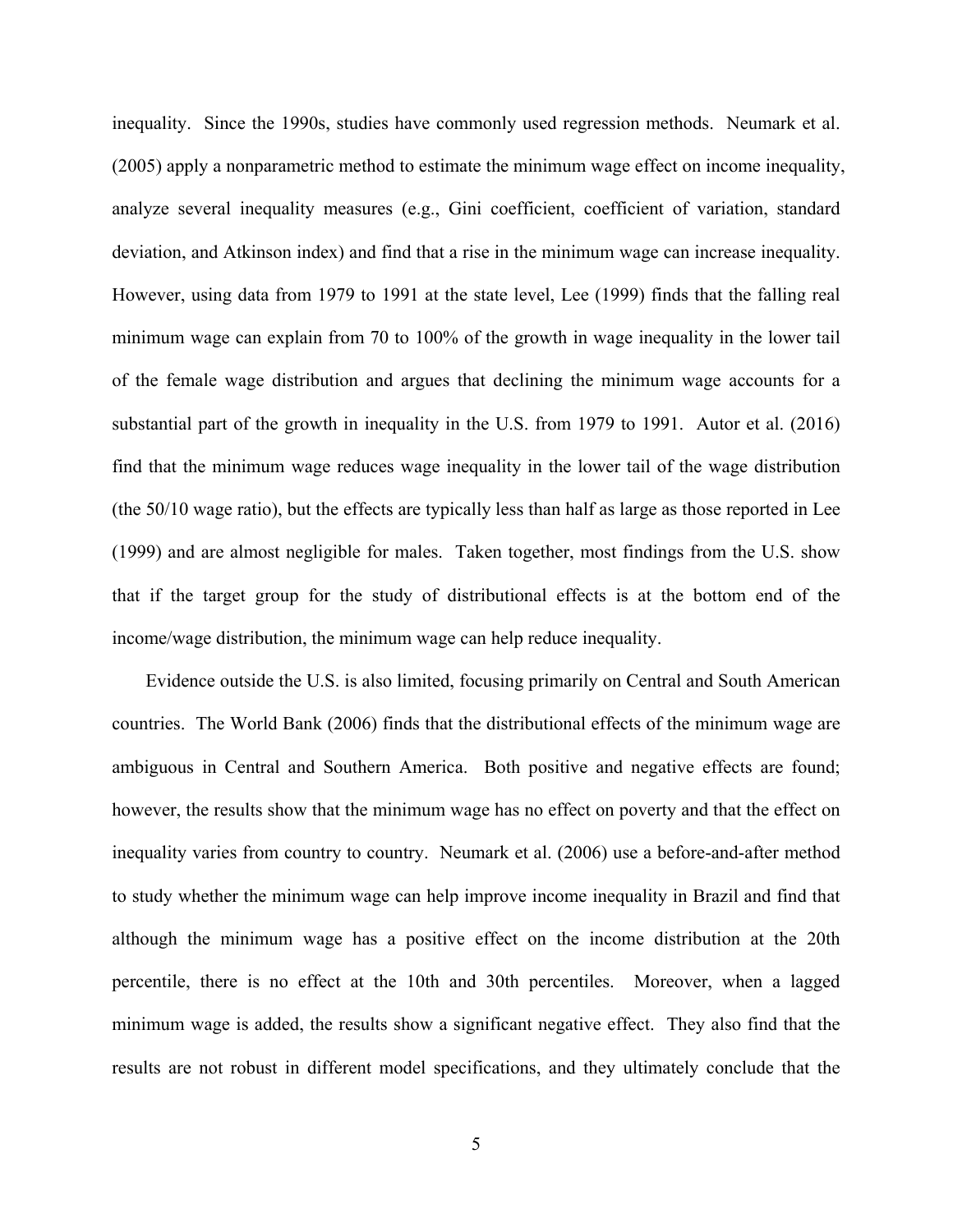evidence from Brazil shows that the minimum wage does not reduce inequality. Gindling and Terrell (2007) use industry-level data from 2001 to 2004 in Honduras to study the effect of the minimum wage on the income distribution and find that the minimum wage has an effect in reducing inequality. Bosch and Manacorda (2010) study the effect of the minimum wage on earnings inequality in Mexico from the late 1980s to the early 2000s. They find that the Mexican minimum wage can explain a large part of earnings inequality in Mexico, and they show that at the bottom end of the earnings distribution, most of the growing inequality can be attributed to the rapid decline in the real value of the minimum wage.

Research on the effect of the minimum wage on inequality in China is limited. In the first empirical study, Wen (2007) uses pooled cross-sectional data from 2004 to 2006 at the provincial level to estimate the effect of the minimum wage on the employment and income distribution of rural migrant workers. He finds that the minimum wage has a positive effect on the employment and income distribution of rural migrants over the period of analysis. Wang (2011) discusses the effect of the minimum wage on patterns in the income distribution and economic development, and he argues that the minimum wage could have possibly reduced the income gap in China. Using the time-series data from Chongqing City for the period between 1997 and 2010, Chen (2012) finds that increasing the minimum wage could help mitigate the growing income gap between urban and rural areas.

Wang (2013) uses a simulation method and shows that increases in the minimum wage can reduce earnings inequality and that the effect of minimum wage policy increases with the strength of its enforcement. Jia (2013) uses microdata sets from three different surveys conducted between 1995 and 2008 to study the effect of the minimum wage on wage inequality, and he finds that increasing the effective minimum wage can help reduce wage differentials in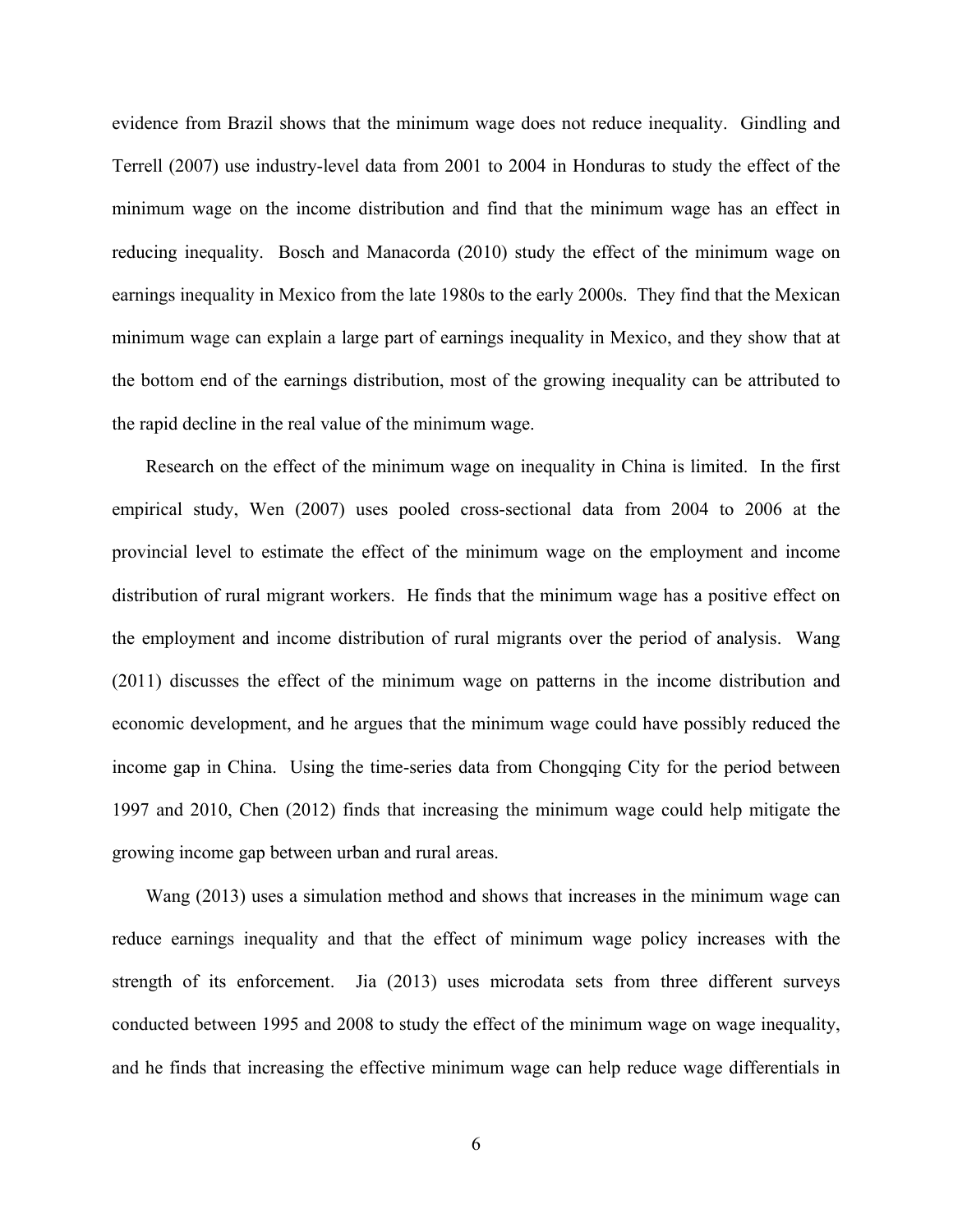the lower tail of the wage distribution. In the only study offer a different view of the minimum wage effect, Quan and Li (2011) test the growing income gap between urban and rural regions in Shanghai and show that the distributional effect of the minimum wage is limited.

In sum, almost all the limited studies on the minimum wage effect from China use aggregated data (published statistics), such as cross-sectional or time-series data. In contrast, information on the minimum wage (all at the provincial level) for calculating the mean minimum wage is insufficient. More important, the representativeness of the sample in previous studies is questionable. This study aims to address these concerns and to fill this research gap by providing a better data set, richer models and more complex estimation methods.

### **3. The Minimum Wage Policy in China**

Prior to 1994, China had no minimum wage law. In 1984, the country simply acknowledged the 1928 "Minimum Wage Treaty" of the International Labour Organization (Su 1993). Because of sluggish wage growth and high inflation in the late 1980s, Zhuhai of Guangdong Province implemented the first local minimum wage regulations in 1989, and similar regulations followed in Shenzhen, Guangzhou, and Jiangmen in the same year. It was not until the eruption of private enterprises in 1992, when labor disputes became frequent, that the Chinese Central Government began to consider minimum wage legislation (Yang 2006). In 1993, China issued the first national minimum wage regulations, and in July 1994, these regulations were written into China's new version of the Labor Law.

The 1994 legislation required that all employers pay wages no less than the local minimum wage to employees. Further, all provincial, autonomous-region, and municipal governments were required to set the minimum wage according to five principles and report them to the State Council of the Central Government. Specifically, the five principles indicated that the setting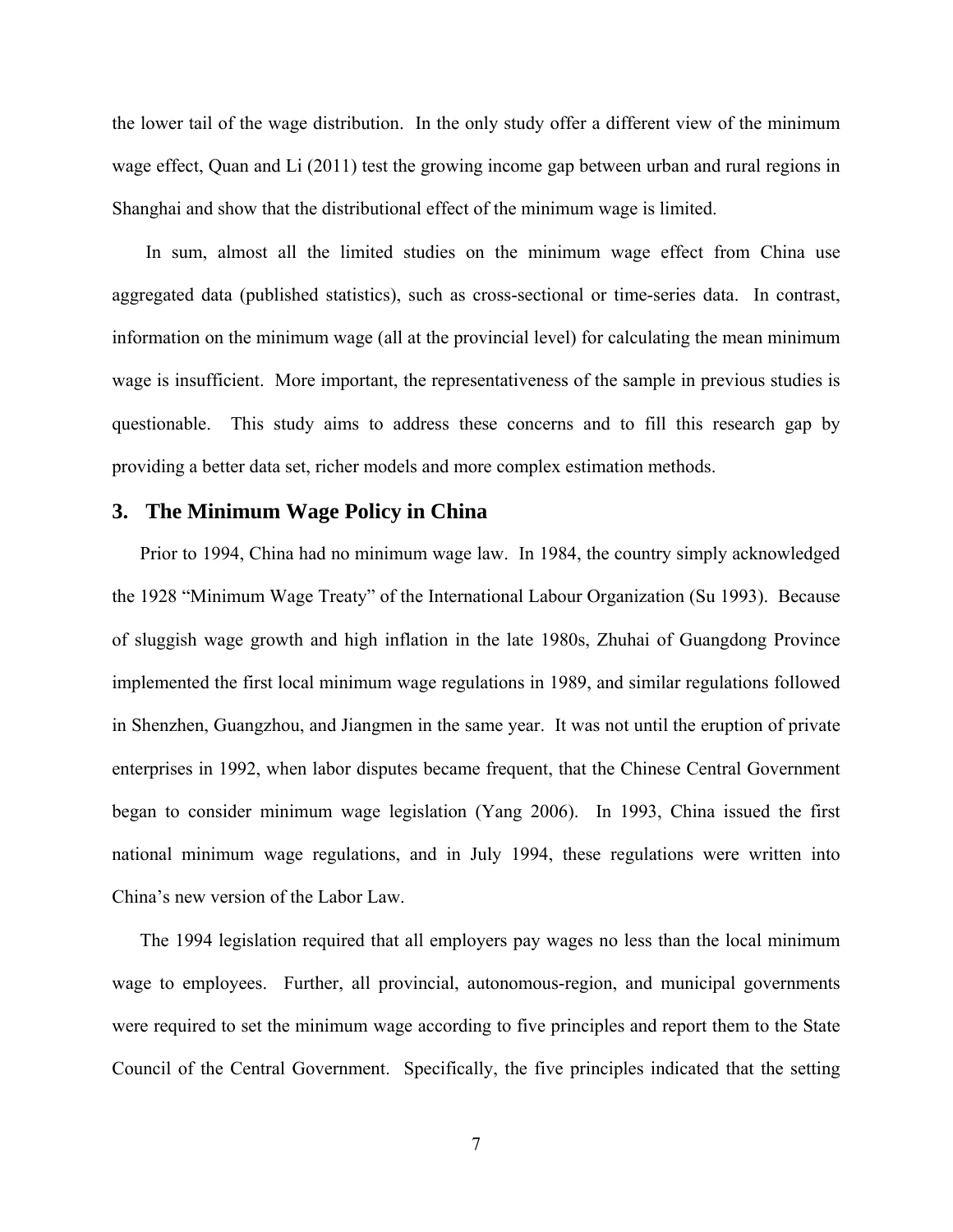and adjustment of the local minimum wage should synthetically consider the lowest living expenses of workers, the average number of dependents workers support, local average wages, the level of labor productivity, the level of local employment, and the level of economic development among regions. These conditions provided considerable flexibility for provinces in setting minimum wage standards, with the economic development principle giving them the flexibility to limit the minimum wage to attract foreign investment (Wang and Gunderson 2011; Frost 2002). By December 1994, 7 of 31 provinces had set their own minimum wage, and by the end of 1995, that number had increased to 24.

In the early 2000s, the slowly increasing minimum wage, along with growing concerns for uncovered/disadvantaged workers, began to increase the government's focus on new minimum wage regulations. In December 2003, the Ministry of Labor and Social Security passed "The Minimum Wage Regulations" and promulgated the new law in January 2004. Regarding its main features, this law extends coverage to employees in state-owned and private enterprises, self-employed businesses, and private nonenterprise units. In particular, the new law establishes two types of minimum wages: a monthly minimum wage applied to full-time workers and an hourly minimum wage applied to non-full-time employees. Moreover, the minimum wage standards are set and adjusted jointly by the local government, trade union, and enterprise confederation of each province. A draft for the minimum wage standards are submitted to the Ministry of Labor and Social Security for review, and the Ministry then asks for opinions from the All-China Federation of Trade Unions and the China Enterprise Confederation. The Ministry of Labor and Social Security can request a revision within 14 days of receiving the proposed draft. If no revision is brought up after the 14-day period, the proposed new minimum wage scheme is considered to be passed.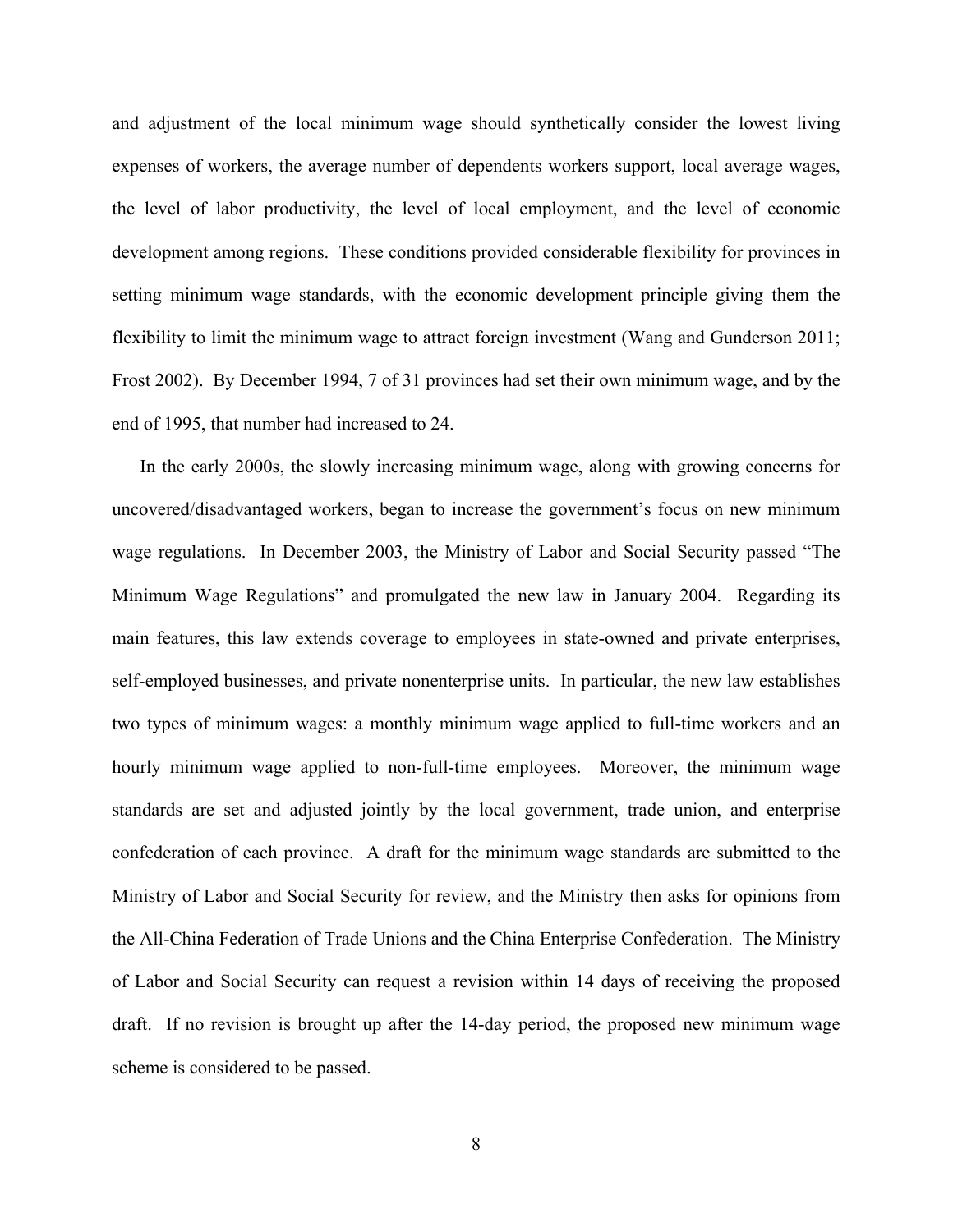In addition, the new regulation requires that local governments renew their minimum wage standards at least once every two years, and penalties for violations increased from 20% to 100% of the owed wage to  $100\%$  to 500% of the owed wage.<sup>8</sup> Moreover, employers cannot include subsidies such as overtime pay or canteen and traveling supplements as part of employees' wage when calculating the minimum wage. The new regulations were entered into force on March 1, 2004, and they have led to substantial increases in the minimum wage across China.

#### **4. Data and Research Design**

Although there is considerable interest in studying the effect of the minimum wage on inequality, research on this topic has been hampered by difficulties in collecting data. First, because provinces, municipalities, and autonomous regions in China have considerable flexibility in setting their minimum wage according to local conditions, at least 3 or 4 levels of minimum wage standards are often applicable to various cities in most provinces.<sup>9</sup> Each city is responsible for documenting its own minimum wage standards; hence, city-level minimum wage data containing relevant information on the dates and extent of minimum wage increases are not readily available.<sup>10</sup> Second, in China, it is difficult to obtain microdata that can reasonably be considered representative of the population and that may be influenced by minimum wage

<sup>&</sup>lt;sup>8</sup> The increase in penalties for violations has significantly affected compliance. According to our calculation using 2002-2009 data, throughout the country, the share of workers who earn less than the minimum wage continuously declined, decreasing from 7.28 to 5.62% in the pre- and post-2004 periods (2002-2003, 2004-2009), respectively. In particular, the number decreased from 8.08 to 5.33% in the Eastern region between the same periods, whereas the number decreased from 6.19 to 5.46% in the Central region.

<sup>&</sup>lt;sup>9</sup> For expositional convenience, we refer to "provinces, municipalities, and autonomous regions" as provinces.

 $10$  The implementation date of a new minimum wage standard of a city can also differ across geographically contiguous neighbors within the same province. For example, Liaoning Province has the most complicated minimum wage scheme, in which 14 jurisdictions may enact their own standards on different dates. For instance, in 2007, the cities of Shenyang, Benxi, Dandong, and Panjin did not increase their minimum wage. In contrast, on December 20, the cities of Dalian and Anshan increased their minimum wage from 600 RMB to 700 RMB, the cities of Jinzhou and Liaoyang increased their minimum wage from 480 RMB to 580 RMB, and the city of Chaoyang increased its minimum wage from 350 RMB to 530 RMB. Furthermore, the cities of Fushun and Huludao increased their minimum wage from 400 RMB to 480 RMB on January 1, whereas the city of Yingkou increased its minimum wage from 380 RMB to 480 RMB, the city of Fuxin increased its minimum wage from 350 RMB to 420 RMB, and the city of Tieling increased its minimum wage from 380 RMB to 420 RMB the following year.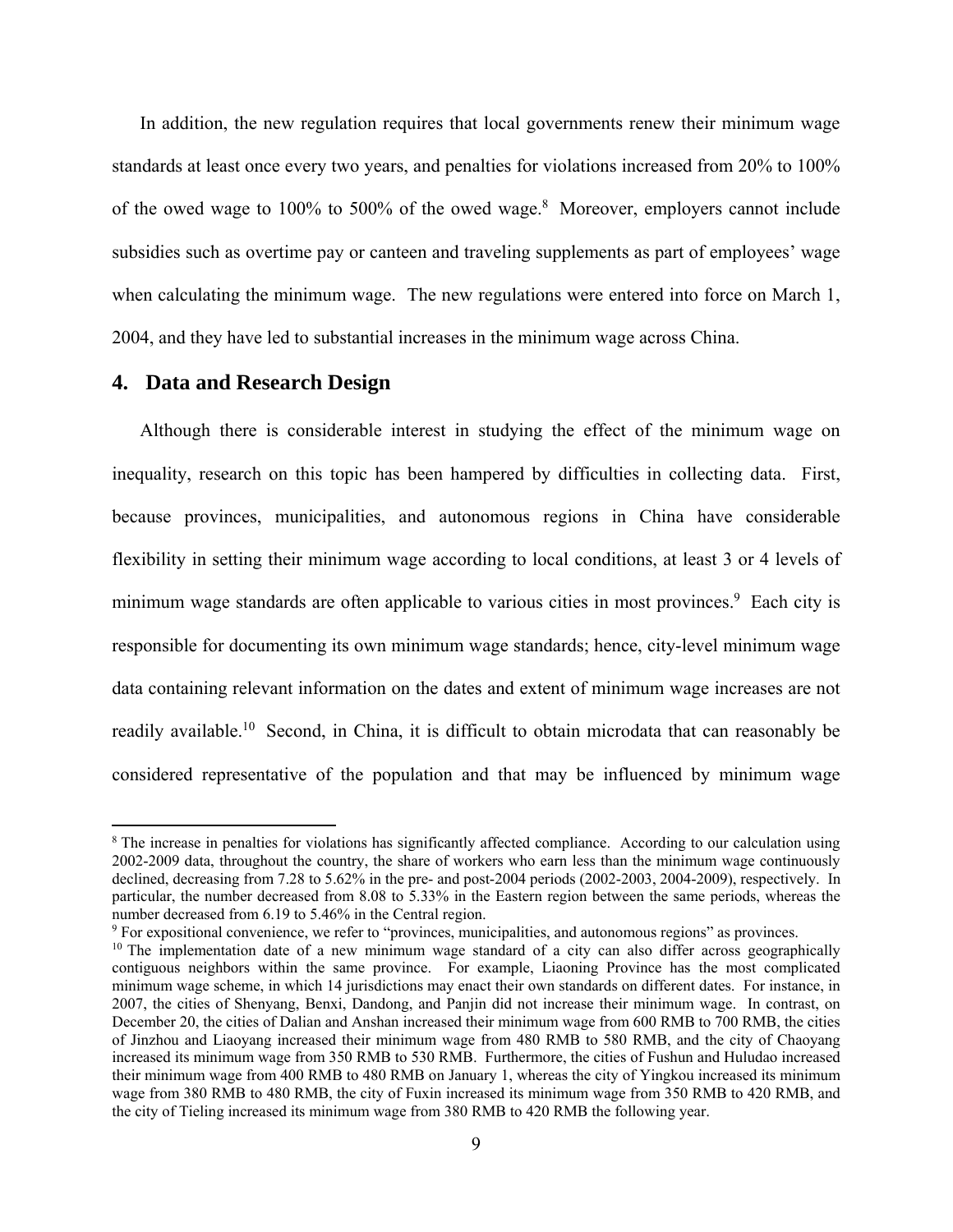increases. Furthermore, some provinces, such as Beijing and Shanghai, do not include social security payments and housing provident funds as part of wages when calculating the minimum wage, rendering their "official" minimum wage higher than the real minimum wage.<sup>11</sup> The data and research design were chosen to estimate the effect of the minimum wage on earnings inequality and to attempt to address some of the aforementioned challenges in research on the effect of the minimum wage on inequality. Hence, our study uses two data sources: 1. the annual Urban Household Survey (UHS) collected by NBS of China from 2002 to 2009 (more details in Section 4.1). 2. minimum wage data collected by authors at the city level (4-digit area code) between 1994 and  $2012^{12}$ 

#### **4.1.** *Data*

The UHS is a continuous, large-scale, socio-economic survey conducted by the NBS to study the conditions and standard of living of urban households, which include agricultural residents, nonagricultural residents, nonresidents who have lived in a city for at least six months and some migrant households with local residency. By using sampling techniques and daily accounting methods, the survey collects data from households in different cities and counties in all 31 provinces in Mainland China for each quarter. In late December, survey teams from all provinces are required to verify and then upload the aggregated annual data to the Division of City Socio-economic Survey of the NBS through Intranet by January 10 of the following year. The UHS data contain information on households, such as income, earnings, and consumption

 $11$  In other words, the difference between accounting for and not accounting for this issue can be substantial. For instance, the mean monthly minimum wage was 651 RMB and 767 RMB in Beijing and Shanghai in 2004-2009; however, the average expenses of both social security payments and housing provident funds in Beijing and Shanghai were as high as 376 RMB and 452 RMB over the same period, amounting to 58% and 59% of the nominal minimum wage, respectively. We discuss how we address this issue in the Data section.

 $12$  Because such detailed minimum wage data by city are not readily available to the public, our team at Beijing Normal University made an effort to collect the data ourselves.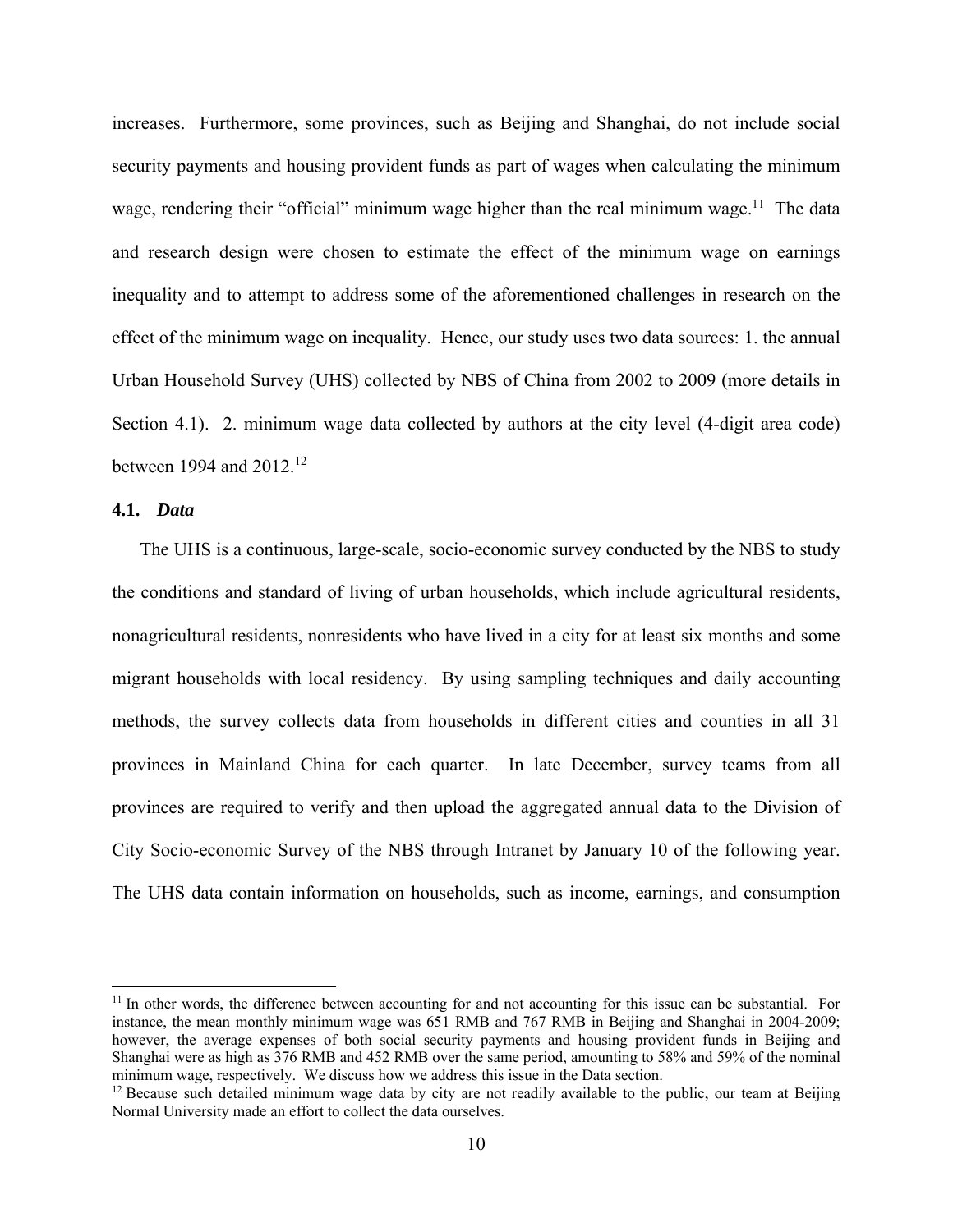expenditures; demographic characteristics; work and employment; housing; and other familyrelated matters.

#### [Figure 3 about here]

Figure 3 shows the 16-province sample for the analysis (represented by darker areas), which includes two major municipalities, Beijing and Shanghai; four economically important provinces in the Eastern region (more prosperous), Guangdong, Jiangsu, Shandong, and Liaoning; five provinces in the Central region (developing), Henan, Anhui, Hubei, Jiangxi, and Shanxi; and four provinces in the Western region (less developed), Chongqing, Gansu, Sichuan, and Yunnan. Overall, our 16-province sample contains 65% of the total population in China and covers 60% of the cities in the country (National Bureau of Statistics of China 2010).<sup>13</sup>

Our primary objective is to thoroughly and accurately acquire relevant information on the minimum wage for each city. In China, provinces have considerable flexibility in setting their minimum wage standards according to local economic conditions; thus, there are several levels of standards across cities within the same province. Moreover, the adjustment date of a city's new minimum wage standards can also differ from its geographically contiguous neighbors within the same province, rendering the estimation of minimum wage effects more challenging. To effectively address this issue, we collected our minimum wage data from every local government web site and carefully recorded the minimum wage information for every year from 1994 to 2012. As such, our data contain the monthly minimum wage for full-time employees, the hourly minimum wage for part-time employees, the effective dates of the minimum wage standards and the extent to which social security payments and/or housing provident funds were included as part of the minimum wage calculations. We then merge the minimum wage data

<sup>&</sup>lt;sup>13</sup> Note that the UHS data are not publicly available. The NBS allows limited access to the microdata for up to 16 provinces under certain conditions for academic research. Nonetheless, the 16-province sample includes almost all economically important provinces in China.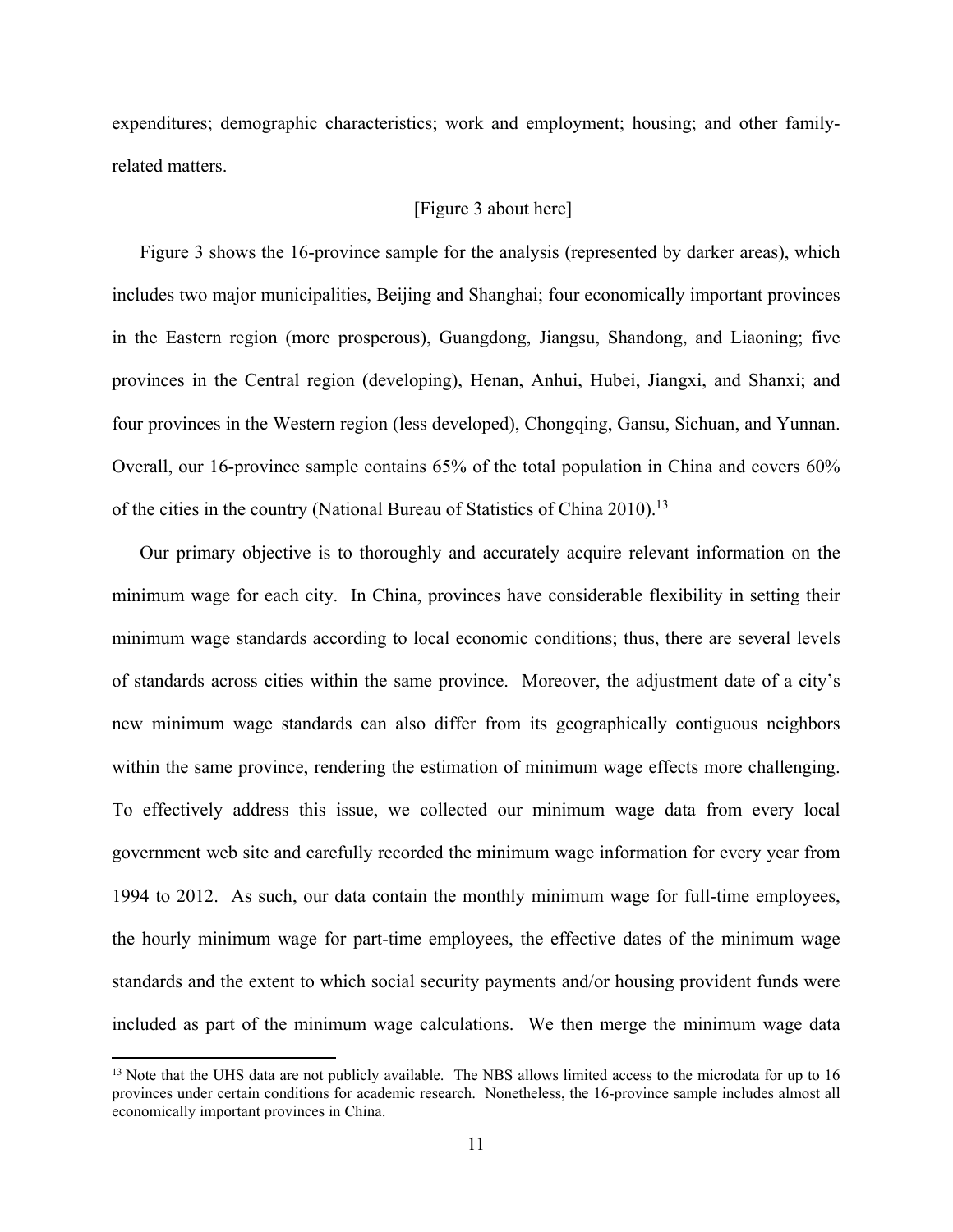with the UHS data, a 16-province data set containing individual/household socio-economic information for the period 2002-2009.

#### [Table 1 about here]

In Table 1, we present a brief summary of the minimum wage data used in our main analysis for the period following the implementation of new minimum wage regulations (2004). Columns (1), (2), and (3) correspond to the mean of the monthly minimum wage, the standard deviation, and the number of counties for the three regions and the 16 provinces in 2004, respectively.14 When calculating the mean minimum wage, we use a time-weighted method, as suggested in Rama (2001), to address the issue of different adjustment dates among cities in a province within a year. The mean minimum wage is adjusted for inflation and converted into 2005 RMB by using the urban resident CPI for comparison over time. In addition, to account for the differing living costs among provinces, we apply the PPP-adjusted deflator developed by Brandt and Holz  $(2006)$ <sup>15</sup>. The last row reports the mean of the minimum wage for all provinces, its standard deviation, and the total number of counties for each year.

Table 1 reveals several important patterns. First, the mean nominal minimum wage increased by 80% (from 310 RMB to 562 RMB) between 2004 and 2009 throughout China.<sup>16</sup> Second, the Eastern region has the highest minimum wage during this period, with an average of 522 RMB per month, and the Western (436 RMB) and Central regions (424 RMB) follow. Surprisingly, the minimum wage shows a similar annual growth rate of 13% for the three regions.17 Third, the minimum wage was sometimes raised more than once in a year. For

<sup>&</sup>lt;sup>14</sup> Note that there was no minimum wage increase in 2009 because of the global financial crisis.<br><sup>15</sup> The updated version, which is extended to 2010, is available at http://ihome.ust.hk/~socholz/SpatialDeflators.html.<br><sup>1</sup>

and 12.5% in the Western region over the period 2004-2009.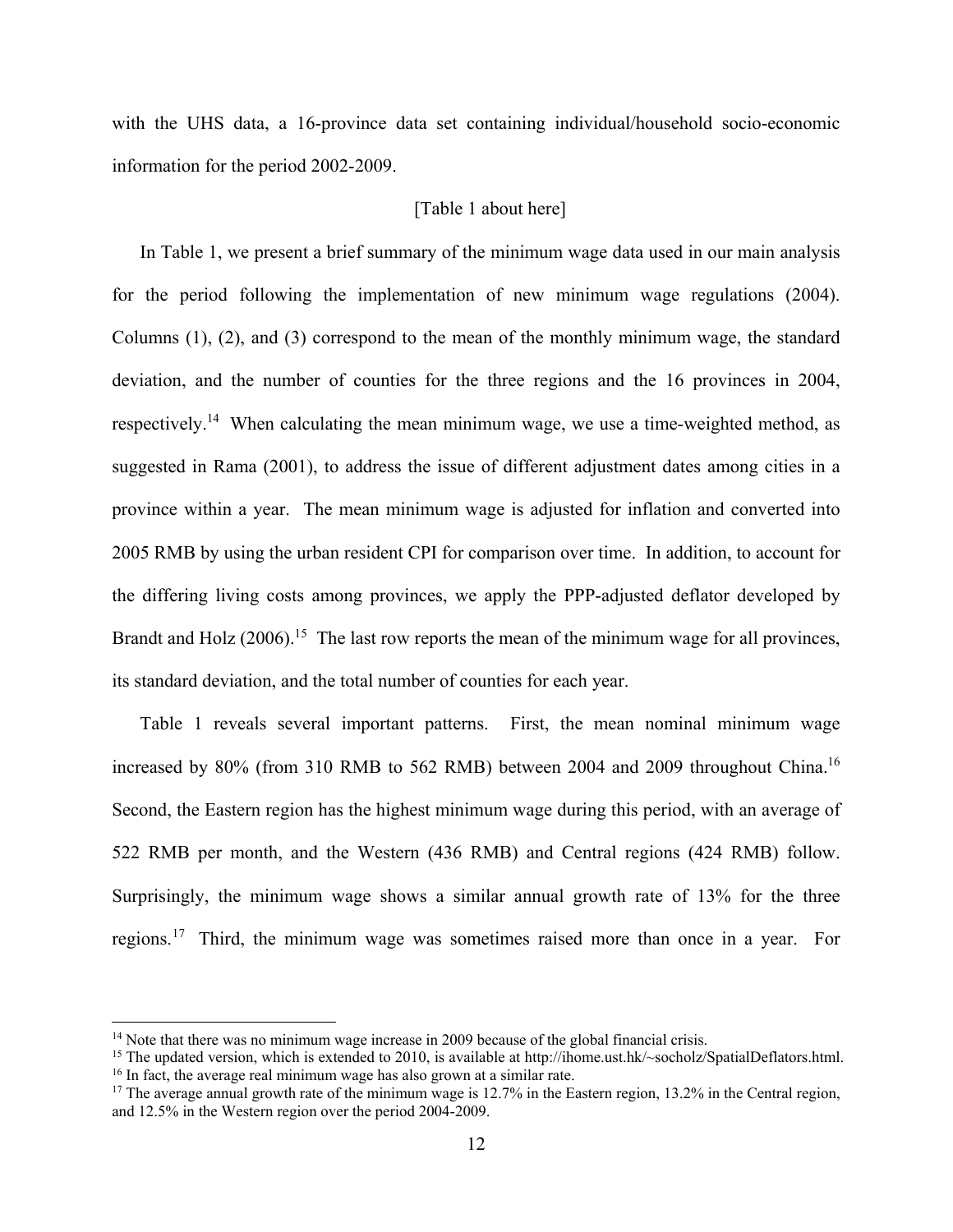example, Beijing increased its minimum wage in January and July of 2004, and Jiangsu raised its minimum wage in April and July of 2008.

We restrict the analysis to salaried workers between the ages of 16 and 59 who are employed in the civilian labor force, report positive annual earnings, are not self-employed, and are not enrolled in school. To reduce the effect from outliers, we winsorize the top two percentiles of the earnings distribution in each city-year group by assigning the value of the 97th percentile to the 98th and 99th percentiles.<sup>18</sup> Sampling weights are used in all calculations.

#### [Table 2 about here]

In Table 2, we provide summary statistics for the workers in our sample for the period 2004- 2009. The total number of observations is 289,009. The mean age is approximately 41 years, and men compose 55% of the sample. Furthermore, the workers earn 237,716 RMB on average annually, the average number of years of schooling is 12.87, and approximately 97% of the workers are of Han ethnicity. Regarding marital status, 88% of the workers are married with a spouse present. Because of the nature of the UHS, not surprisingly, 97% of the workers have local hukou (legal household registration in a city), and the average length of residence in a city is 31 years. Finally, the average work experience is approximately 22 years.

#### [Table 3 about here]

In Table 3, we summarize the characteristics of the minimum wage standards in China. The first row of Table 3 shows that approximately 6.81% of all workers earn less than the minimum wage and that 1.88% earn the minimum wage, indicating that 8.69% of Chinese employees are minimum wage workers during the period 2004-2009.<sup>19</sup> Among those who earned the minimum

<sup>&</sup>lt;sup>18</sup> Alternatively, we also drop the top 99th percentile and the bottom 1st percentile, and the results are not affected.<br><sup>19</sup> Our number is close to Ye et al. (2015) who use a matched Chinese firm-employee data in 2009 t

compliance rates are as high as 96.5% for full time workers. Nevertheless, bindingness of the minimum wage can affect our analysis. Due to data limitation, we are not able to investigate this issue so our results should be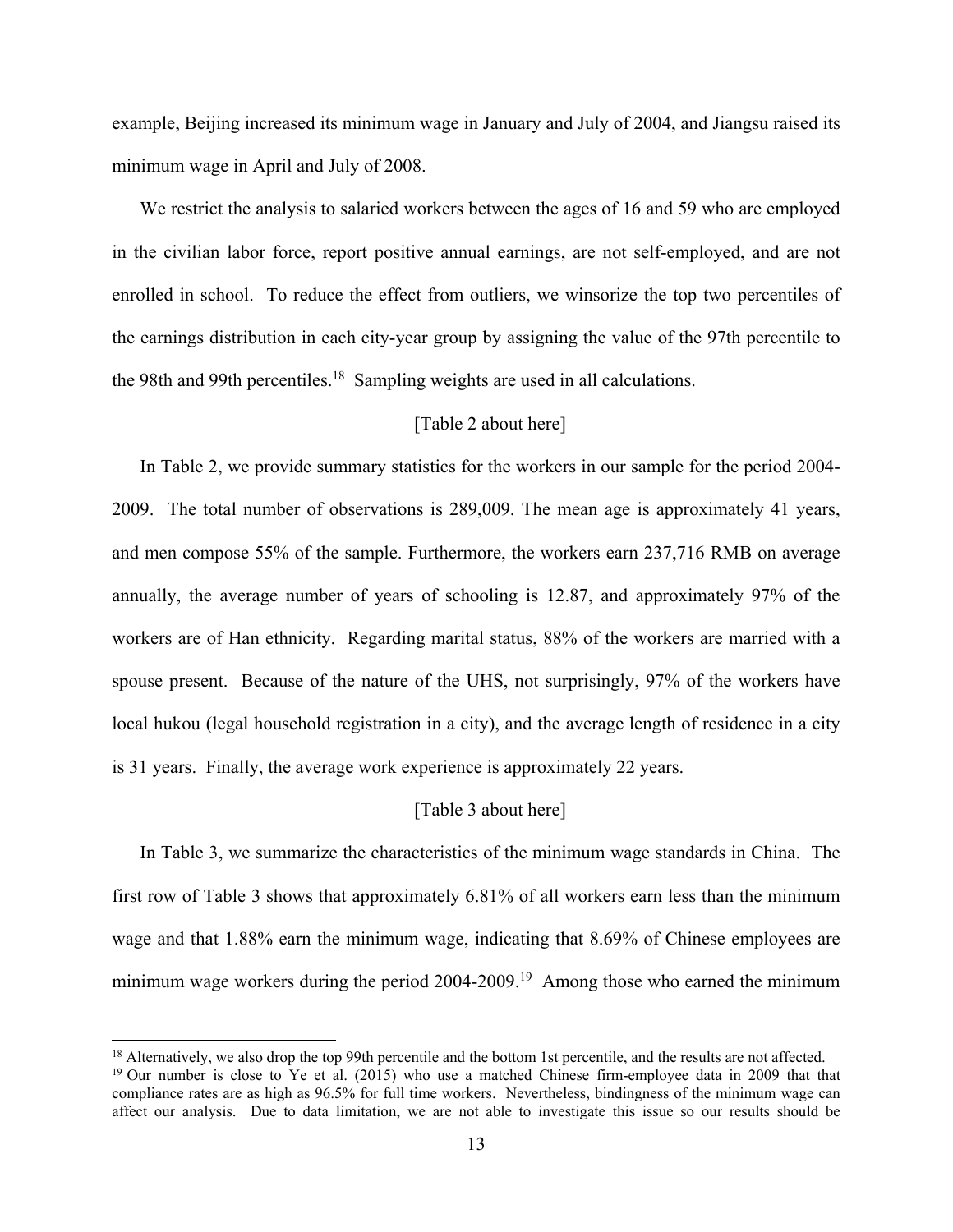wage or less than the minimum wage, 63.81% and 62.38% are females, respectively. Furthermore, the minimum-to-average-wage ratio of workers receiving less than the minimum wage is 2.35, indicating that these disadvantaged workers earn a wage that is only approximately one-quarter of the official standard. Regarding regional differences, in the Eastern and Central regions, approximately 92% of the workers earn a wage above the minimum wage, whereas the corresponding figure for the Western region is 89%.

Regarding the different age cohorts, Table 3 shows that teenagers (age 16-19) are very likely to be minimum wage workers, as approximately 47% of teenagers in our sample are minimum wage workers. The percentage of minimum wage workers decreases substantially as workers' age increases. A similar decreasing pattern is observed with respect to skill, as measured by educational attainment. Regarding the characteristics of workers by occupation and industry, Table 3 shows that 19% of workers in clerical and related occupations and commercial service occupations earn the minimum wage. The housekeeping industry has the largest share of minimum wage workers, with approximately 20% of housekeepers earning the minimum wage or less. In both the wholesale and retail sector and the hotel and restaurant sector, approximately 16% of workers earn the minimum wage or less.

#### **4.2.** *Research Design*

Our objective is to assess the effect of the minimum wage on the earnings distribution in China. As noted in Section 2, nearly all existing studies on the minimum wage in China use pooled time-series/cross-section data at the provincial level and report mixed results, implying that a "consensus" regarding distributional effects of the minimum wage remains to be established. Thus, our study attempts to reconcile existing findings by using detailed/complete

<u> 1989 - Johann Stein, marwolaethau a gweledydd a ganlad y ganlad y ganlad y ganlad y ganlad y ganlad y ganlad</u>

interpreted with caution. Several studies have attempted to deal with the issues of enforcement and compliance such as Gindling et al. (2015) for Costa Rica, Bhorat et al. (2012) for South Africa, Ronconi (2010) for Argentina, and Ye et al. (2015) for China.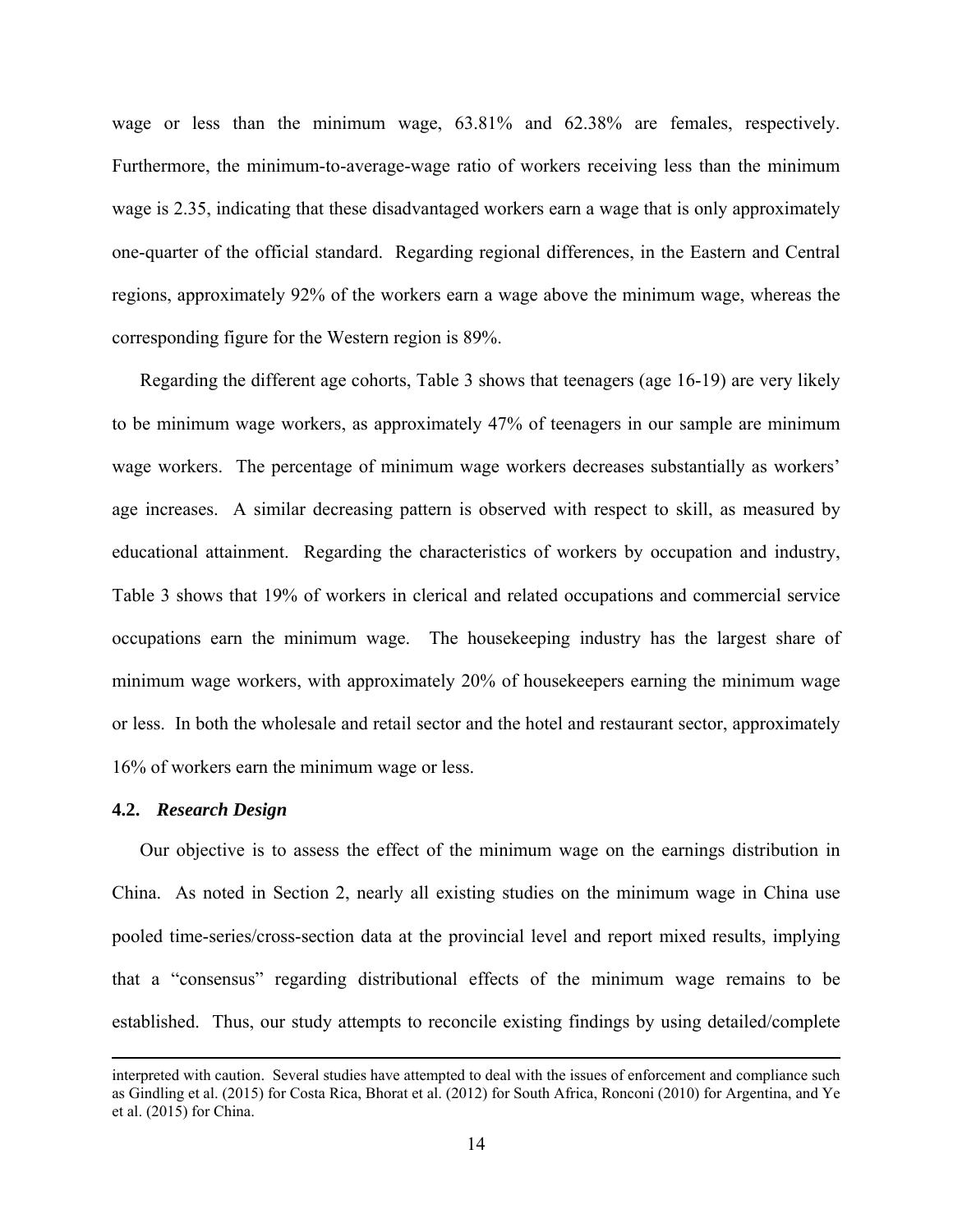minimum wage data, which allow us to employ a panel structure analysis of minimum wage effects, to exploit the greater variation in the relative minimum wage at the city level and to avoid the measurement error caused by using a uniform provincial minimum wage. Moreover, unlike previous studies that use aggregate published statistics, our study uses household survey microdata, which allow us to calculate the dependent variable—earnings differentials—at the city level. Thus, the dependent variable contains more variation and information on local conditions. Ideally, this feature should facilitate more reliable estimates of the distributional effects of the minimum wage in China.20

Following Lee (1999) and Autor et al. (2016), we parameterize the minimum wage effect as a quadratic function of the difference between the log minimum wage and the *p*-th percentile of the actual log earnings distribution by expressing the *q* to *p* percentile differential  $w_{ct}^q - w_{ct}^p$  as a function of the latent wage differential plus a minimum wage effect. That is, our estimation equation is

$$
w_{ct}^{q} - w_{ct}^{p} = \beta_{1}^{q} (MW_{ct} - w_{ct}^{p}) + \beta_{2}^{q} (MW_{ct} - w_{ct}^{p})^{2} + X_{ct}'\gamma^{q} + \alpha_{c}^{q} + \alpha_{t}^{q} + u_{cqt}, \qquad (1)
$$

where  $MW_{ct} - w_{ct}^p$  is the "effective" minimum wage variable of city *c* in year *t*, denoting the minimum wage relative to some level of local earnings that is unaffected by the minimum wage and that proxies for local living standards. We include a quadratic term " $(MW_{ct} - w_{ct}^p)^2$ " in the equation to capture the property that  $w_{ct}^q - w_{ct}^p$  exhibits "flatten[ing] to the left", as proposed by Lee (1999) and shown in Figure 4; for example, the quadratic term for 2008 is statistically significant at the 5% level. In estimating Eq.(1),  $w_c^p$  is defined as the median wage. Further, *X* is a set of control variables used to capture aggregate business cycle effects;  $\alpha_t^q$  is a set of year

<sup>&</sup>lt;sup>20</sup> As stated in Section 1, our analysis assumes minimum wages have no effects on employment or hours. We discuss how this assumption affects the interpretation of our results in the last paragraph of Section 5.1.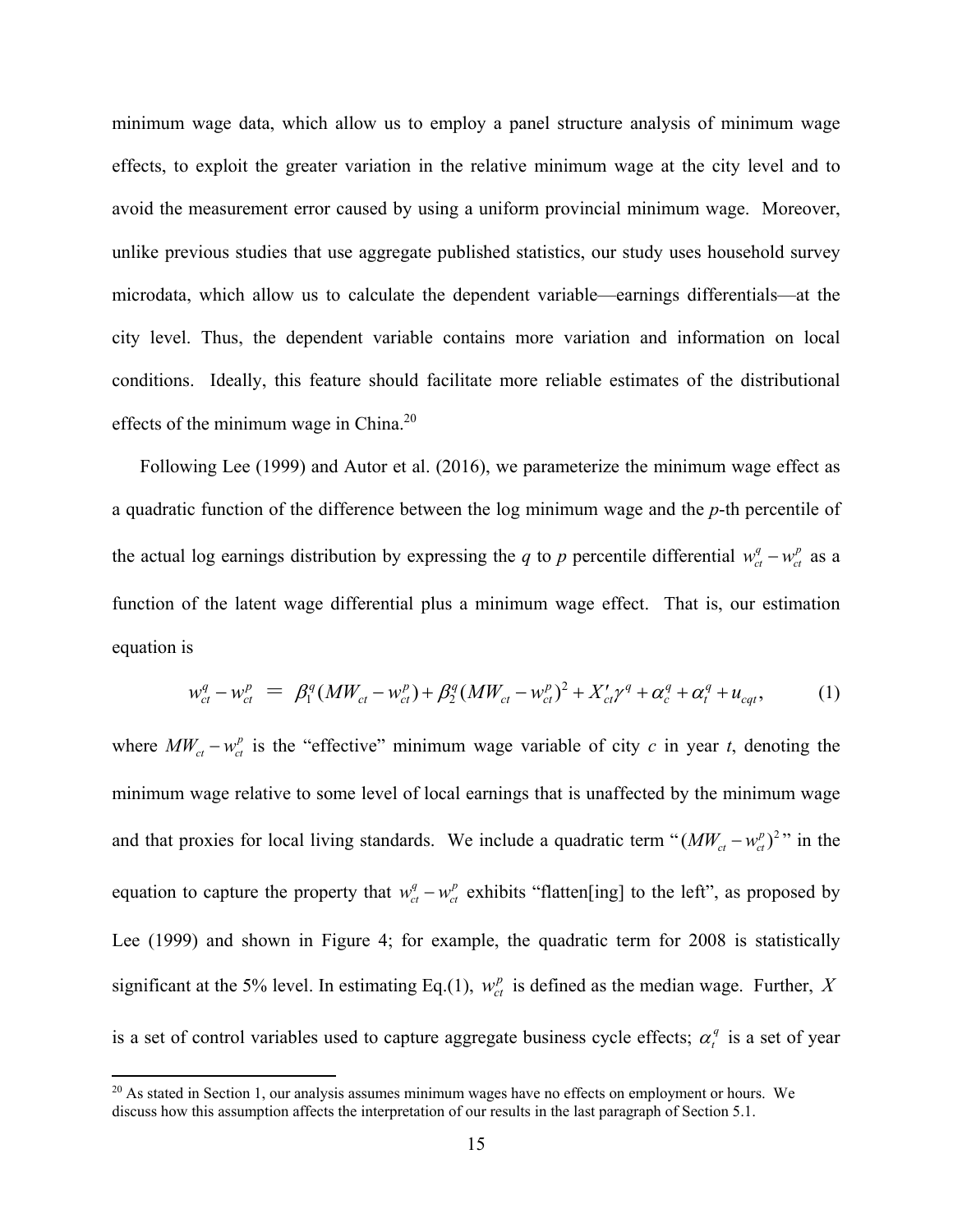fixed effects; and  $\alpha_c^q$  is a set of city fixed effects. The disturbance term  $u$  is assumed to be independent of city and year effects.<sup>21</sup>

Lee (1999) assumes the errors are orthogonal to the independent variables (the effective minimum wage and its square) in his estimation. However, Autor et al. (2016) point out the problem with the OLS estimation of Eq. (1) is that potential measurement errors will lead to upward biased estimates of the effect of the minimum wage on inequality in both the lower and upper tail of the earnings/wage distribution. Hence, Autor et al. (2016) follow the approach in Durbin (1954) by applying IVs to address the bias caused by such measurement error problem. Likewise, Bosch and Manacorda (2010) apply IV approach to address this issue in their study on Mexico. Since we use Lee's methodology, we need instruments to deal with the problem of measurement error. In the 2SLS regressions, we instrument the observed effective minimum wage and its square by using three instruments as in Autor et al. (2016): 1) the log of the real minimum wage, 2) the square of the log of the real minimum wage, and 3) the interaction between the log minimum wage and the average log median real wage for the city over the sample period. In such specification, identification for the effective minimum wage  $(MW_{ct}-w_{ct}^p)$  in Eq.(1) fully comes from the variation of 1) the log of the real minimum wage and identification for the quadratic term  $(MW_{ct} - w_{ct}^p)^2$  comes from 2) the square of the log of the real minimum wage and 3) the interaction term.

#### **4.3.** *Counterfactual Estimates of Changes in Earnings Inequality*

To measure the contribution of the increase in the effective minimum wage to the observed rise in China's earnings inequality over the period 2004-2009, we compare actual and

<sup>&</sup>lt;sup>21</sup> We also include several control variables in the equation to try to reduce the concern of endogeneity. First, the city's GDP per capita and CPI (city level) capture aggregate business cycle effects and control for the global financial crisis. Second, the city's level of foreign direct investment (FDI) is used to control for provinces that may restrain the minimum wage to attract foreign investors (Frost 2002).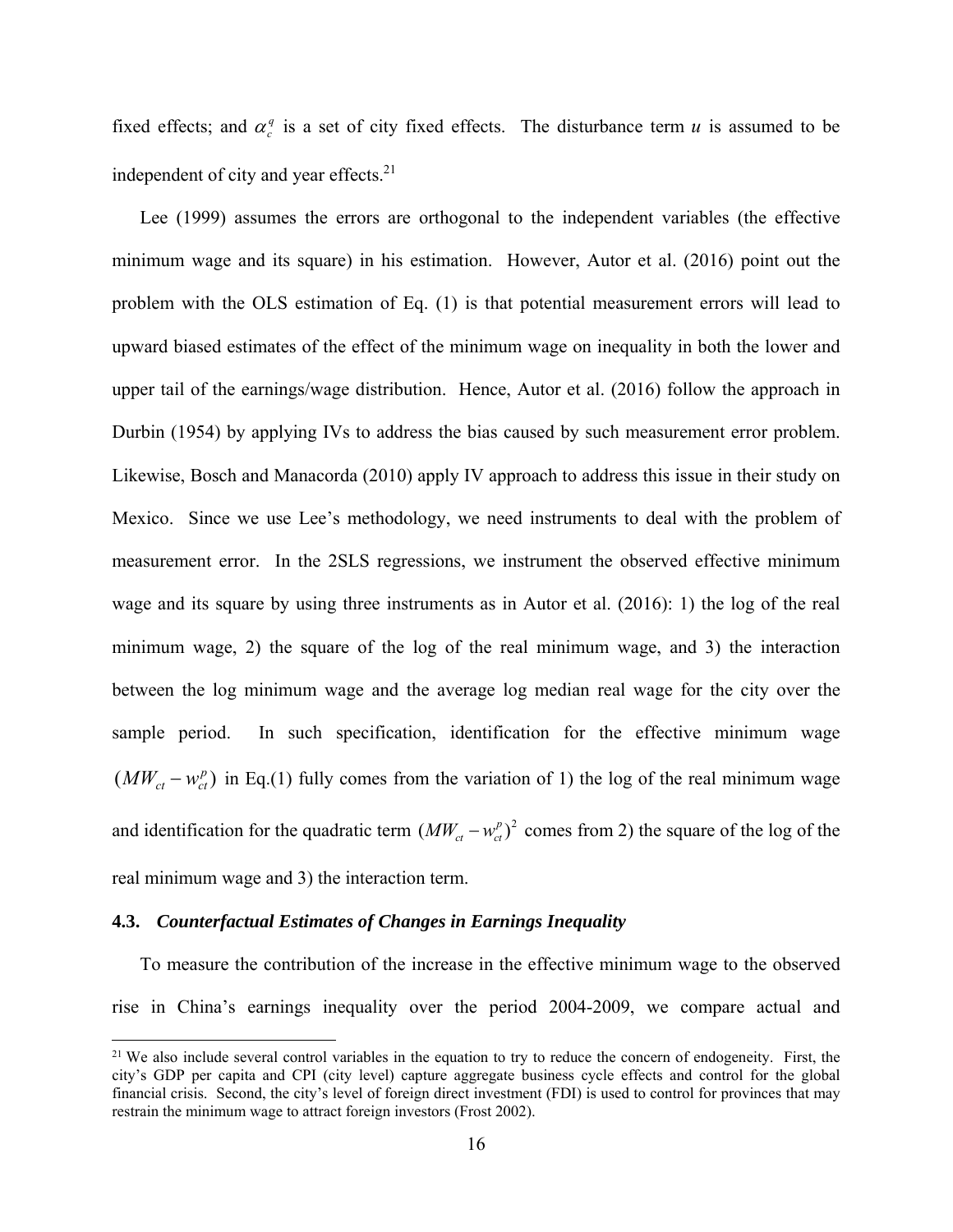counterfactual estimates of changes in earnings differentials. Conceptually, we calculate counterfactual estimates of changes in latent earnings differentials without the rise in the minimum wage—that is, the change in earnings gap that would have been observed had the minimum wage been held at a constant, real benchmark.

Lee (1999) and Autor et al. (2016) propose the following simple procedure to estimate changes in latent earnings differentials. For each observation in the data set, we calculate its rank in its respective city-year earnings distribution. Then, to simulate the earnings of the *q*th percentile worker in city  $c$  in  $t_1$  (such as 2009) with the minimum wage at its  $t_0$  (such as 2004) relative level, we adjust each worker's actual log earnings by the quantity:

$$
\Delta w_{ct}^q = \hat{\overline{\beta}}_1^q (\widetilde{MW}_{c,t_0} - \widetilde{MW}_{c,t_1}) + \hat{\overline{\beta}}_2^q (\widetilde{MW}_{c,t_0}^2 - \widetilde{MW}_{c,t_1}^2),
$$
 (2)

where  $\widetilde{MW}_{c,t_1}$  is the observed end-of-period effective minimum wage in city c in  $t_1$ ,  $\widetilde{MW}_{c,t_0}$  is the corresponding beginning-of-period effective minimum in  $t_0$ ,  $\hat{\vec{B}}_1^q$  and  $\hat{\vec{B}}_2^q$  are estimated coefficients from Appendix Tables 1 and 2. Take  $t_0 = 2004$  and  $t_1 = 2009$  example, adding  $\Delta w_{ct}^q$ to each observed earnings in 2009 would adjust the 2009 earnings distribution to its counterfactual under the realized effective minimum wage in 2004. Next, we pool these adjusted earnings distribution to get a counterfactual national earnings distribution, and then compare changes in earnings inequality between the observed earnings distribution and the simulated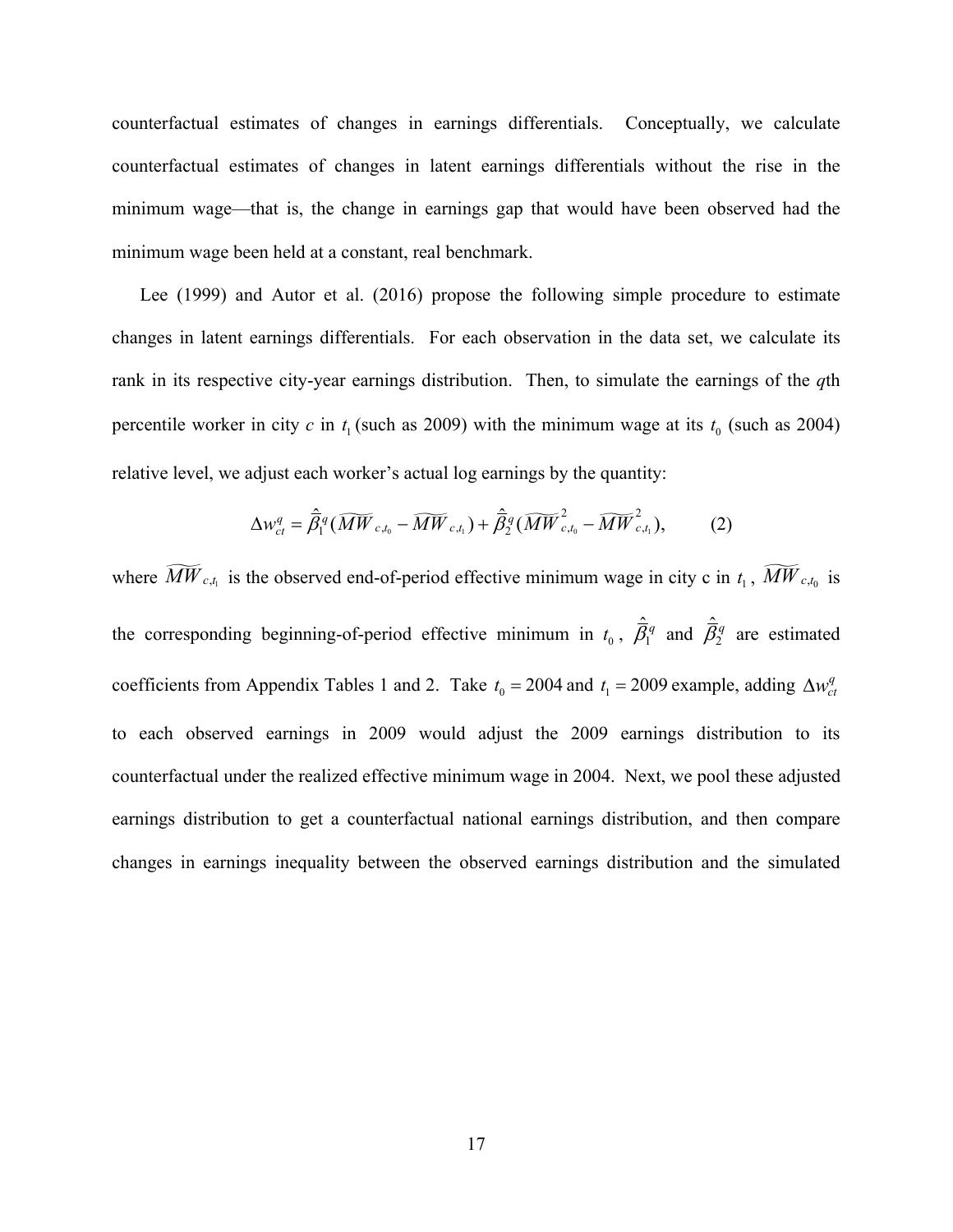distribution obtained from the above method.<sup>22</sup> Finally, standard errors are calculated by bootstrapping the estimates within the city-year panel.<sup>23</sup>

#### **5. Empirical Results and Discussion**

#### **5.1.** *Minimum Wage Effects on Earnings Differentials*

We first present the estimation results of minimum wage effects on earnings differentials in Table 4. In each column, we estimate Eq.(1) by using a fixed-effects model with four different specifications. All regressions are weighted by the size of the city's population, and standard errors (in parentheses) are clustered at the city level. Entries in the tables refer to the estimated first derivative (marginal effect) of each dependent variable with respect to the effective minimum wage evaluated at the population-weighted average across cities and years.<sup>24</sup> In addition to OLS, we use 2SLS regression to address potential endogeneity issues as suggested in Autor et al. (2016). To check the validity of our instruments, we report results for the weak identification test and overidentification test (Hansen J statistics) in Appendix Tables 1 to 4. Except specification (1) for the p75-p90 and p90-p50 earnings differentials in Appendix Tables 3 and 4, which reject the exogeneity of the instruments, all other test results show that our instruments are valid.<sup>25</sup>

#### [Table 4 about here]

 $\widetilde{MW}$  is calculated by correcting the estimation for changes in the minimum wage and changes in the city's median earnings, while Lee (1999) and Autor et al. (2016) use national and state median wages when calculating  $MW$ .

<sup>&</sup>lt;sup>23</sup> As in Autor et al. (2016), we start by drawing cities with replacement in our sample and then estimate Eq.(1) and apply the coefficients to compute the counterfactual in Eq.(2). We report the standard deviation using 200 replications in Table 5.

<sup>&</sup>lt;sup>24</sup> That is, each entry mean is  $\beta_1^q + 2\beta_2^q (MW - w^p)$ , where variables without the *ct* subscript refer to the sample mean values over all cities and all periods.

<sup>&</sup>lt;sup>25</sup> For all 2SLS models, the weak identification test shows that the instruments are highly significant and able to pass standard diagnostic tests for weak instruments, as suggested in Stock et al. (2002).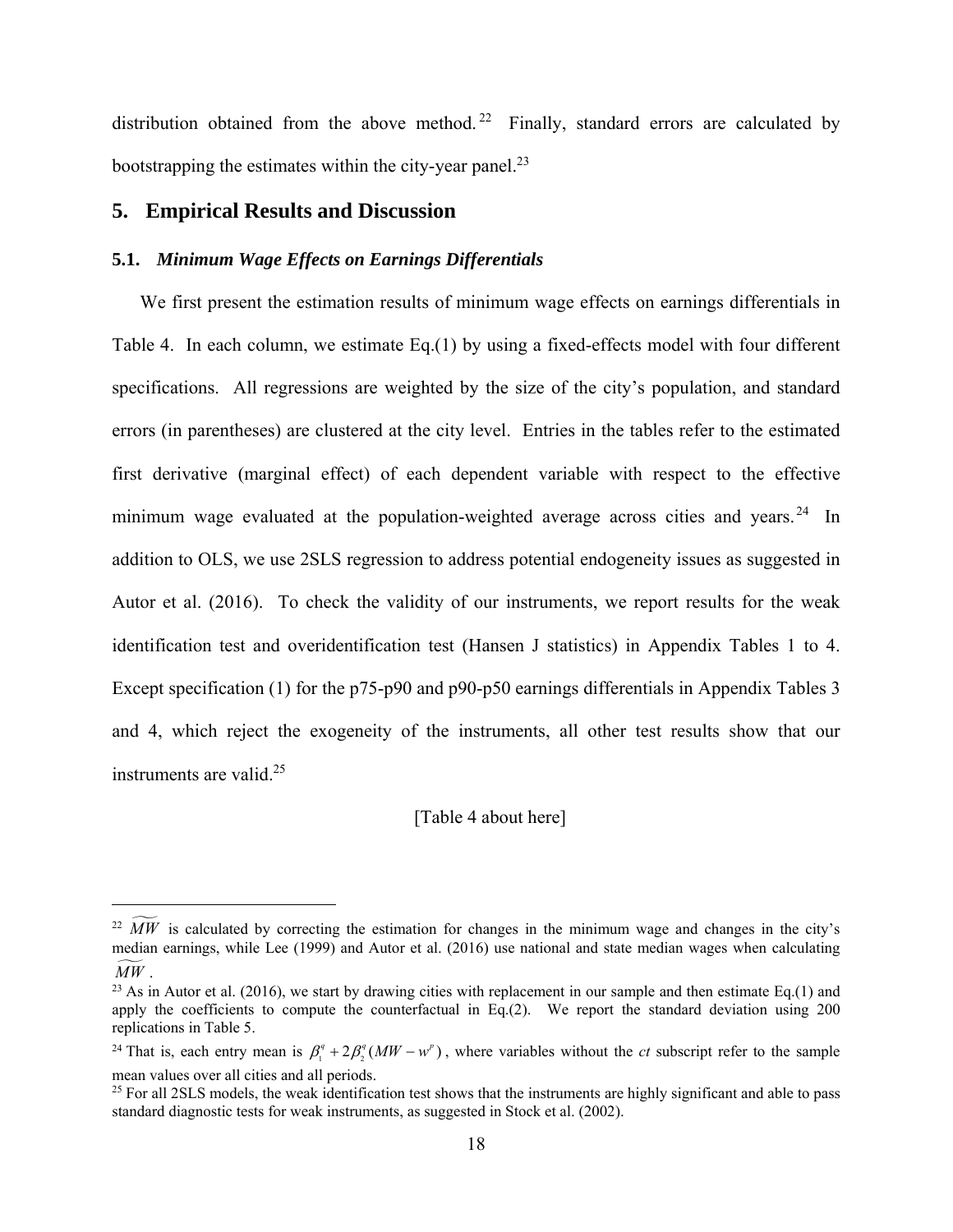We report the OLS and 2SLS results in terms of the marginal effects of four specifications for each percentile gap. Each entry refers to a separate regression, where each row refers to the differential between the 10th, 25th, 75th, and 90th percentiles of the earnings distribution and the median. The first column of Table 4 reports the estimates with cluster-robust standard errors at the city level presented in parentheses for the specification using fixed year and city effects. In the second column, we report the estimates of the specification with fixed year and city effects and the interaction of the province and year dummies. This specification allows us to abstract from the differential changes in the minimum wage and latent wages across cities. The estimation of the third column further contains city trends, whereas in the fourth column, we additionally include city covariates to control for the local economic conditions and business cycle effects.

The significance of our results is compelling: Overall, we find that the minimum wage can reduce the earnings differentials at the bottom end of the earnings distribution (i.e., p50-p10 and p50-p25); in contrast, as a placebo test, we do not find a statistically significant effect at the upper end of the earnings distribution (e.g., p75-p50 and p90-p50). For example, the OLS estimates of -.118 and -.094 in column (1) show that a 10% increase in the effective minimum wage leads to statistically significant 1.18% and .94% reductions in the p50-p10 and p50-p25 earnings differentials, and the corresponding reductions according to the marginal effects of the 2SLS results are 2.77% and 1.63%, which are also statistically significant. As expected, the point estimates tend to be smaller for the p50-p25 earnings differential than for the p50-p10 earnings differential, implying some spillover, but the effect is attenuated as we move up the earnings distribution ladder.<sup>26</sup> Note that the OLS and 2SLS results at the upper end (p75-p50)

<sup>&</sup>lt;sup>26</sup> The spillover effects of the minimum wage are quite evident from our results. However, Autor et al. (2016) provide a mundane but plausible explanation for their findings of spillover effects using US data is measurement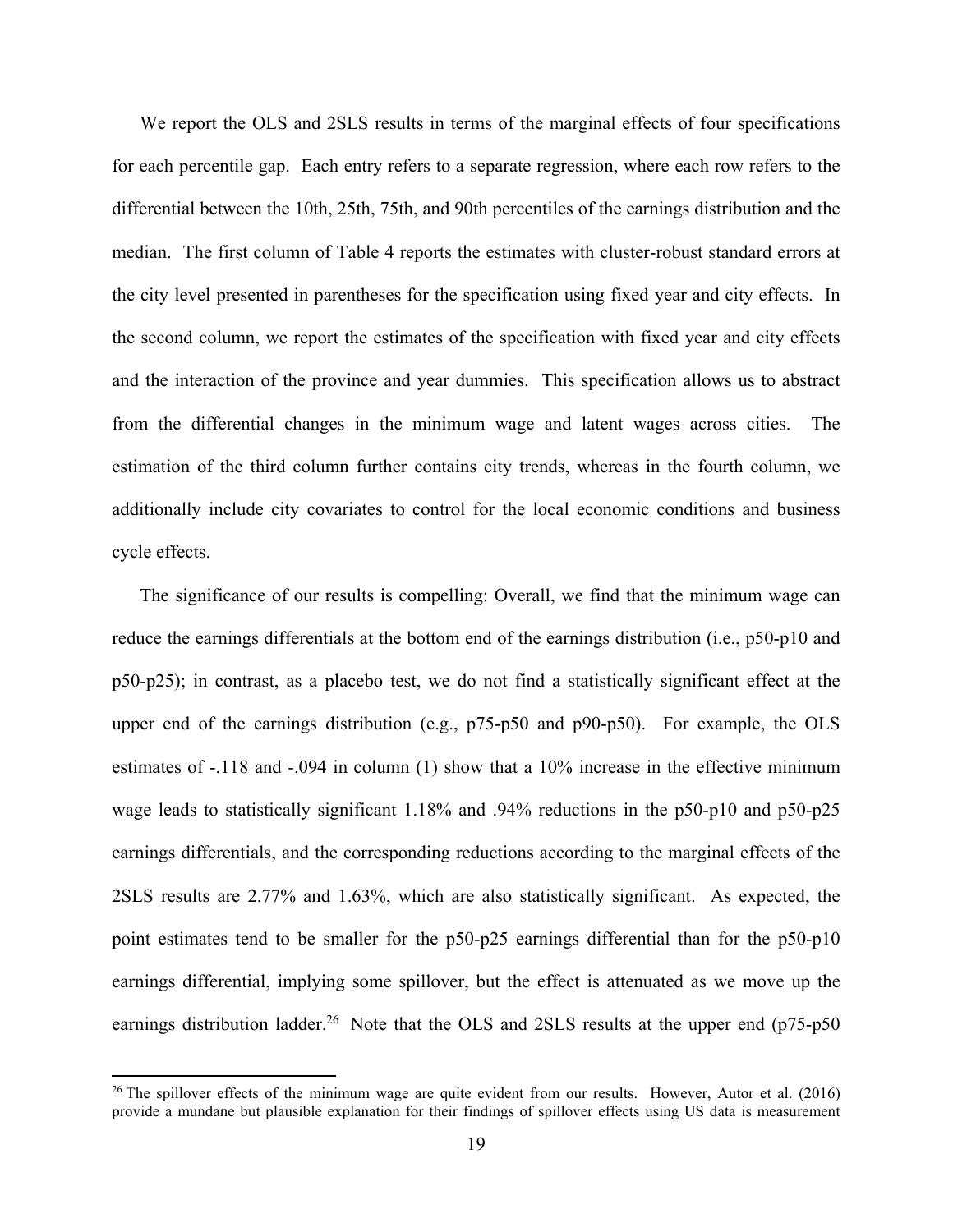and p90-p50) are not statistically significant, suggesting the minimum wage does not have an effect on earnings above the median.

In column (2) of Table 4, we additionally control for the interaction of the year dummies with the province dummies. By including province-year interaction fixed effects, we control for city-specific factors that have been shown to be important predictors of changes in the earnings structure. These regressions effectively identify the effect of the minimum wage based on its differential variation across cities. Compared with the results in column (1), the 2SLS results in column (2) show weaker effects of the minimum wage on the earnings distribution by reducing the earnings gaps at the bottom end of the distribution.

Column (3) of Table 4 additionally controls for city-specific linear time trends. As shown, the marginal effects decrease in absolute value for the p50-p10 and p50-p25 earnings differentials in the 2SLS estimates. The marginal effects are statistically significant up to the median and are not significant afterward, implying pronounced spillover effects of the minimum wage that propagate to higher percentiles of the earnings distribution at the bottom but not the upper end of the earnings distribution. For example, the 2SLS result in column (3) for the period 2004-2009 suggest that a 10% increase in the effective minimum wage reduces the p50-p10 earnings differential by almost .206 log points and the p50-p25 earnings differential by .146 log points.

Potential concerns regarding the results in the previous columns are that the correlation between earnings inequality and the minimum wage might be contaminated by the opening of

<u> 1989 - Johann Stein, marwolaethau a gweledydd a ganlad y ganlad y ganlad y ganlad y ganlad y ganlad y ganlad</u>

error. Since we are using household survey data and survey data on sensitive questions such as earnings often have considerable measurement error, it is possible that the spillover effects we find may be due to measurement error. On the other hand, Jia and Zhang (2013) find spillover effects of minimum wages in China using a longitudinal data at individual level from China Health and Nutrition Survey. Their results indicate that spillover effects of the minimum wage increase can reach to 1. 50 and 1. 25 times of minimum wages on male and female wage distribution, respectively. Although we cannot rule out the possibility of measurement error, our use of IV regression can substantially reduce this concern as shown in Autor et al. (2016)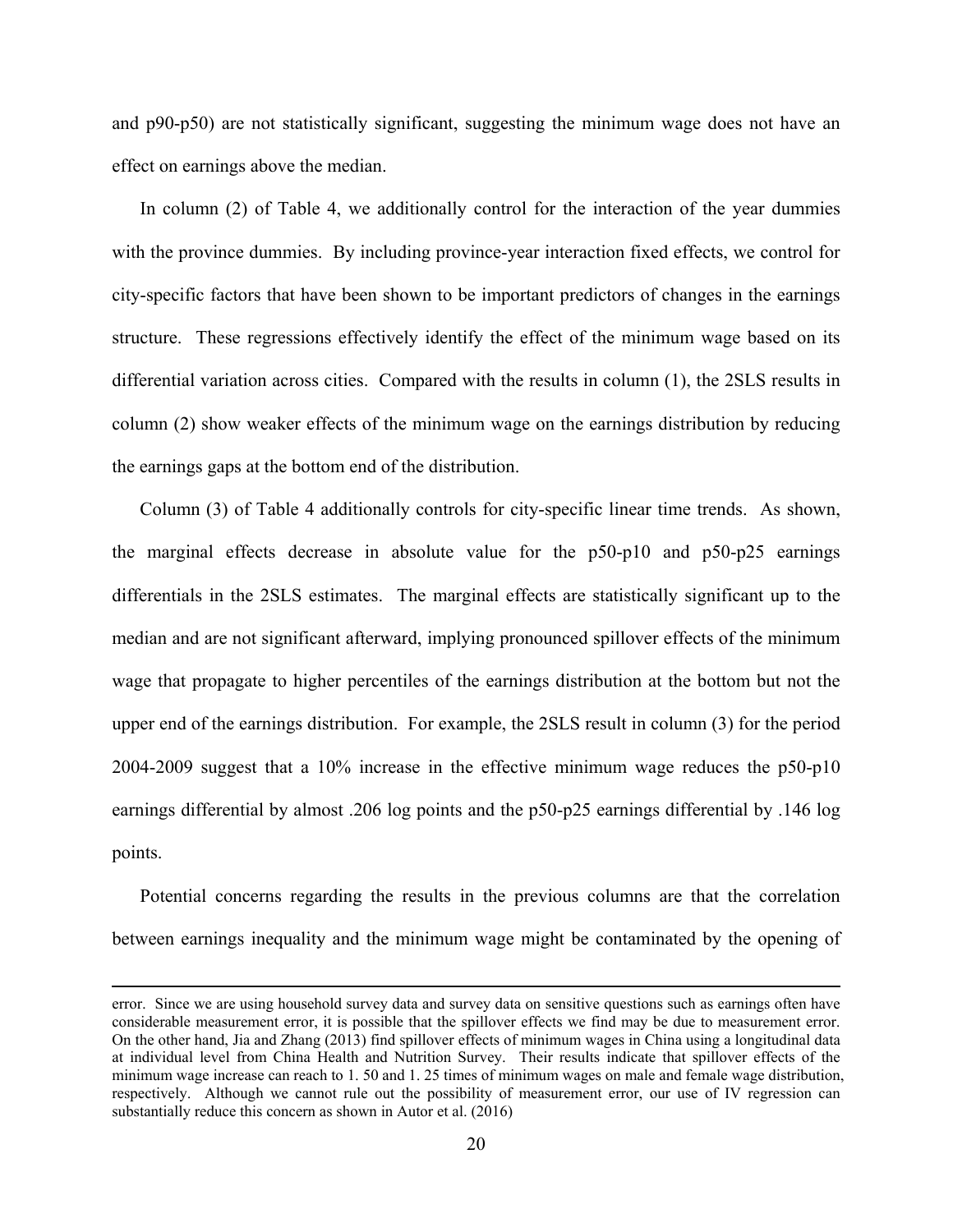the Chinese economy after China became an official member of the WTO in December of 2001 and that soaring FDI might have contributed to shaping the trends in earnings inequality, as others have claimed. To address these possible issues, we additionally control for factors that might be correlated with the trend in the effective minimum wage. The marginal effects that include these additional controls are presented in column (4) of Table 4, and they are smaller than those in columns (1), (2), and (3). In short, we find that minimum wage changes have reduced earnings inequality in China by essentially decreasing earnings gaps at the bottom end of the earnings distribution.27

Note that our results are based on the assumption that minimum wages have effects on employment or hours. However, recent studies that use firm level or household surveys to exam the employment effect of minimum wages in China have found either negative or no effects (Huang, Loungani, and Wang 2014; Fang and Lin 2015; Mayneris, Poncet, and Zhang 2014). In particular, Ye, Gindling, and Li (2015) use a 2009 matched firm-employee data which contains detailed wage information (basic monthly wages, bonus, supplements, and hours) and find evidence that Chinese firms adjust to the higher minimum wage by increasing hours worked of those low-skilled workers in the most labor-intensive firms. If we were to consider these findings that employment and hours go down in response to a minimum wage change, our estimates could overstate the effect of minimum wages on reducing earnings inequality in China and should be interpreted with caution.

<sup>&</sup>lt;sup>27</sup> Note that if the endogeneity problem we try to instrument for mainly comes from measurement error, we would expect the 2SLS estimates in Table 4 to be smaller (in absolute value) than the OLS estimates. As expected, the upper end of the earnings distribution (p75-p50 and p90-p50) shows that the 2SLS estimates are smaller than the OLS estimates (except specification 1). However, for the lower end (p50-p10 and p50-p25) shows the opposite. There can be two possible reasons. First, it could be possible that the measurement error problem is not the major endogeneity issue (not as severe as we expect in the lower end of the earnings distribution in the data). Second, our instruments marginally pass the Stock  $\& \text{Yogo's weak instrument test, signaling we might have weak instrument}$ issues. Due to lack of data, we are not able to pursue further. Although we cannot rule out these concerns, our conclusions do not change and should be interpreted with caution.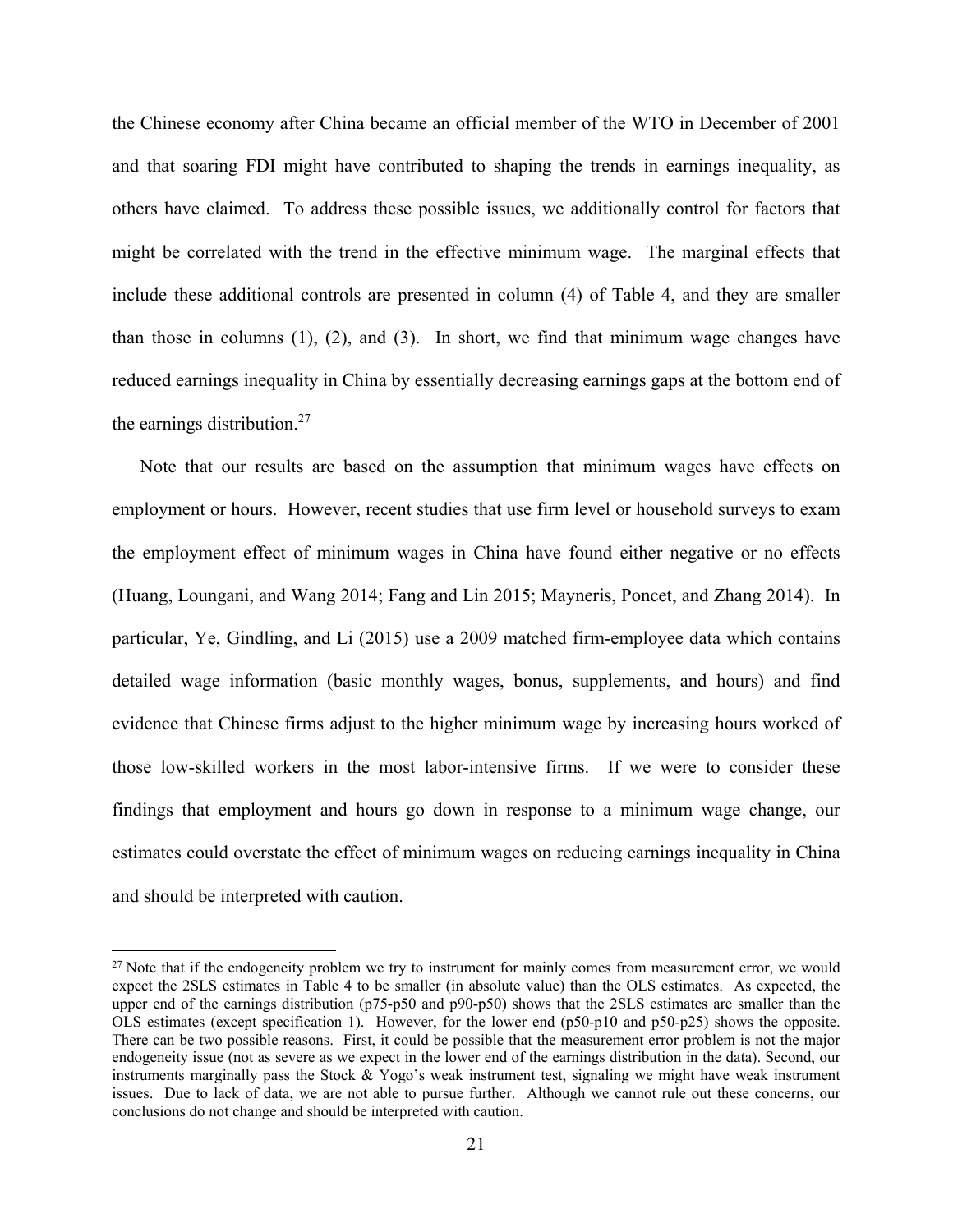#### **5.2.** *Results of Counterfactual Estimates of Changes in Earnings Inequality*

Table 5 presents the results of the counterfactual estimates of changes in the p50-p10 and p50-p25 earnings differentials. The calculations are done at the city level by using the estimated coefficients from Appendix Tables 1 and 2 and the method illustrated in Section 4.3. The third column reports the earnings differentials in log points for 2004 and 2009. The fourth column presents the observed actual change, which equals the difference in the log gaps of 2004 and 2009 times 100, whereas the fifth and the sixth columns provide the counterfactual estimates of the latent change (100 times the log change) based on the OLS and 2SLS results from the four model specifications.

#### [Table 5 about here]

Because the minimum wage policy particularly aims to help low-earning workers, we are interested in how the minimum wage affects inequality at the bottom half of the earnings distribution. Take the p50-p10 earnings differential as an example: The actual log earnings gap is .892 in 2004 and .922 in 2009. Hence, the actual change is -.0296 log points between the two years, indicating that the earnings inequality deteriorates. Had there been no minimum wage increase between 2004 and 2009, what would the p50-p10 earnings gap be in 2009? We answer this counterfactual question by reporting the latent changes: The numbers are larger for both the OLS and the 2SLS models and for all specifications. For example, the latent change in 2SLS specifications (1) and (4) is -.0495 and -.0360 log points, respectively, which indicates that the p50-p10 earnings gap in 2009 would have been 67 to 22% higher if the minimum wage had not increased. Note that the numbers are lower than those in Lee (1999) but close to those in Autor et al. (2016). The results for the p50-p25 earnings differential tell a similar story, i.e., that the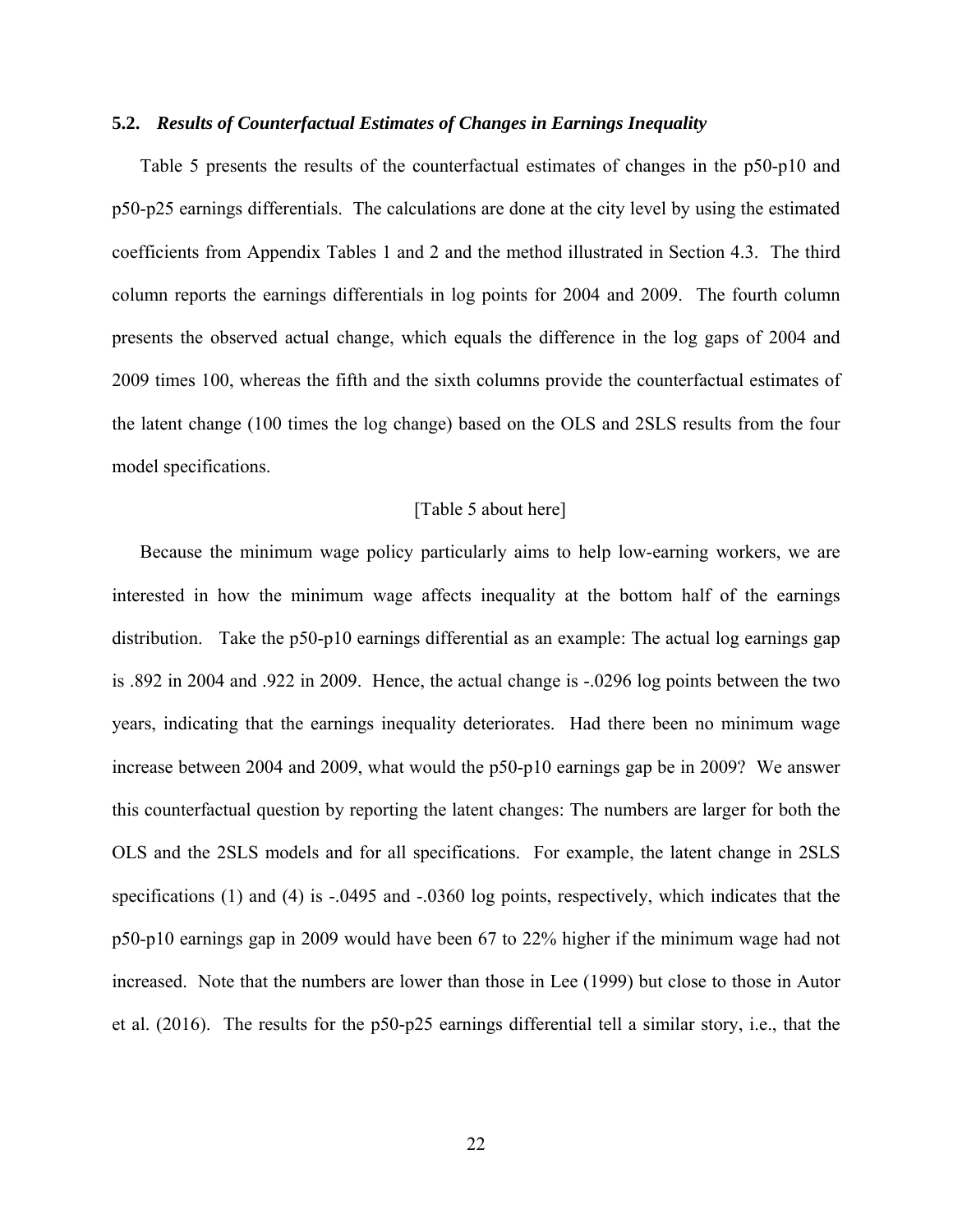inequality would have been higher if there were no minimum wage increase in China between 2004 and 2009.

#### **6. Conclusions**

We use a large set of panel data at the city level that contains relevant information on the minimum wage, combined with a longitudinal household survey of 16 representative provinces, to estimate the distributional effect of minimum wage changes in China over the period 2004- 2009. Compared with previous studies using provincial-level data and reporting mixed results, our study shows that minimum wage changes significantly help reduce the earnings gap at the bottom end of the earnings distribution. In a placebo test, we do not find that minimum wage changes have an effect on the earnings gap at the upper end of the distribution.

To gauge the contribution of minimum wage increases to reducing earnings inequality, we calculate the counterfactual changes in earnings differentials and decompose the total change in China's earnings distribution. Indeed, we find that minimum wage changes substantially contribute to reducing the earnings gap at the bottom end of the distribution. Likewise, the results for the Gini coefficients and variance in our analysis suggest that the minimum wage helps reduce earnings inequality.

In sum, our findings are consistent with recent studies reporting that the minimum wage plays an essential role in earnings/wage inequality. Both the U.S. and Mexico have exhibited a declining minimum wage (both real and effective) and rising inequality, and empirical evidence shows that the declining minimum wage accounts for a substantial part of the growth in inequality in both countries over the past three decades (Autor et al. 2016; Bosch and Manacorda 2010; Lee 1999). In contrast, China has experienced a rapid increase in the minimum wage and rapidly increasing inequality in the past 10 years, which provides an opportunity to study the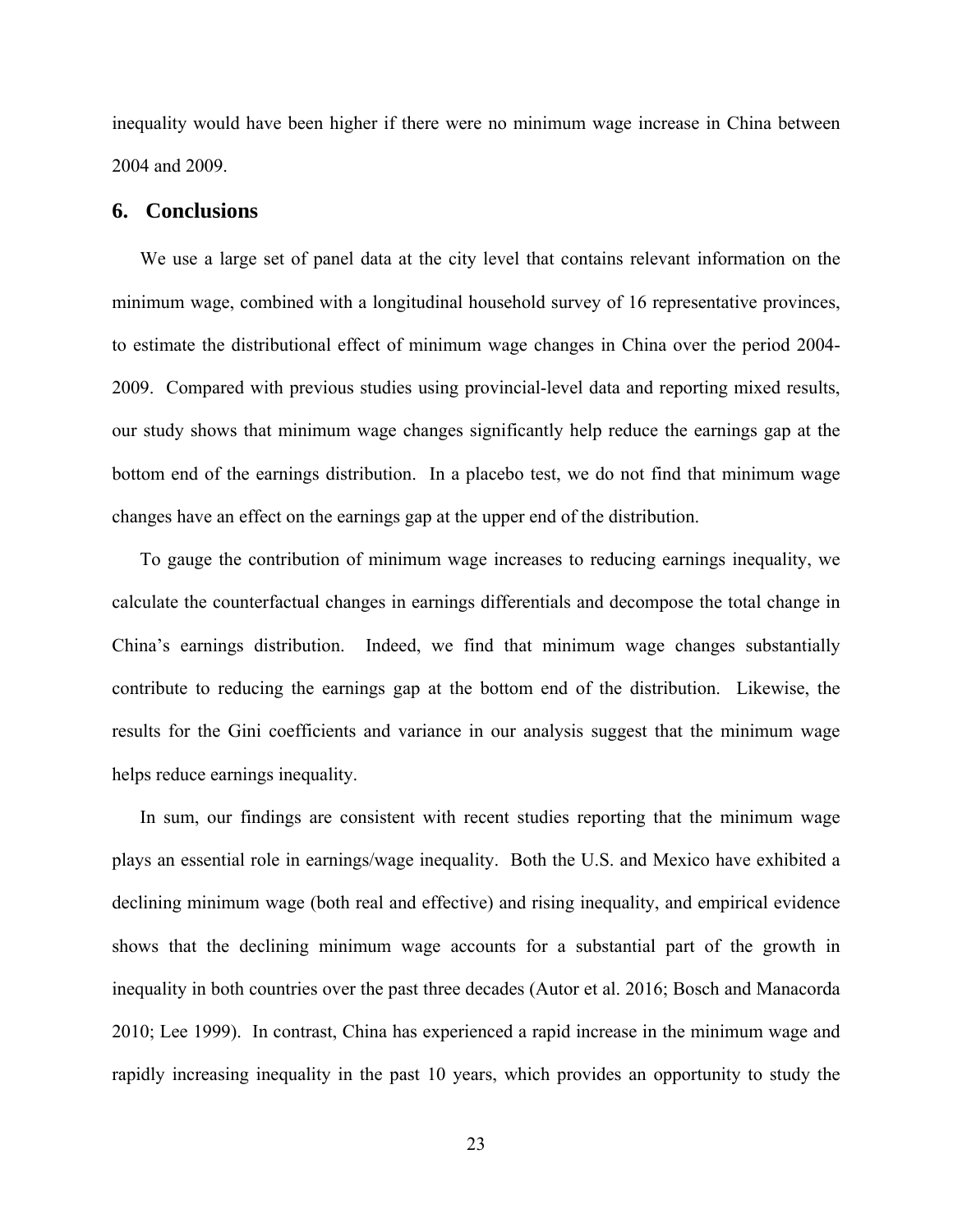effect of the minimum wage on inequality in an environment that differs from that in prior research (e.g., U.S. and Mexico). Our finding that minimum wage increases have reduced inequality—by reducing earnings gaps particularly at the bottom end of the earnings distribution—has both regional relevance and general implications in the context of the minimum wage literature.

### **References**

Addison, John T., and McKinley L. Blackburn. 1999. "Minimum Wages and Poverty." *Industrial and Labor Relations Review* 52 (3):393-409.

Autor, David H., Alan Manning, and Christopher L. Smith. 2016. "The Contribution of the Minimum Wage to U.S. Wage Inequality over Three Decades: A Reassessment." *American Economic Journal: Applied Economics, 8(1), 58-99.*

Bosch, Mariano, and Marco Manacorda. 2010. "Minimum Wages and Earnings Inequality in Urban Mexico." *American Economic Journal: Applied Economics* 2 (4):128-49.

Brandt, Loren, and Carsten A. Holz. 2006. "Spatial Price Differences in China: Estimates and Implications." *Economic Development and Cultural Change* 55 (1):43-86.

Burkhauser, Richard V., and T. Aldrich Finegan. 1989. "The Minimum Wage and the Poor: The End of a Relationship." *Journal of Policy Analysis and Management* 8 (1):53-71.

Card, David, and Alan B. Krueger. 1995. *Myth and Measurement: The New Economics of the Minimum Wage*. Princeton: Princeton University Press.

Chan, Anita. 2001. *China's Workers under Assault: The Exploitation of Labor in a Globalizing Economy*: ME Sharpe.

Chen, Jing. 2012. *The Employment Effect and Income Distribution Effect from the Minimum Wage Standard: Evidence of Chongqing*, Chongqing Normal University (in Chinese).

Chernozhukov, Victor, Iván Fernández-Val, and Blaise Melly. 2013. "Inference on Counterfactual Distributions." *Econometrica* 81 (6):2205-68.

Cheung, Steven N. S. 2004. Another Eye on Minimum Wages. In *Southern Weekly*. June 17 (in Chinese).

\_\_\_\_. 2010. The Lethality of Minimum Wages. In *Economic Information Daily*. February 24 (in Chinese).

Cooke, Fang Lee. 2005. *HRM, Work and Employment in China*: Routledge.

DiNardo, John, Nicole M. Fortin, and Thomas Lemieux. 1996. "Labor Market Institutions and the Distribution of Wages, 1973-1992: A Semiparametric Approach." *Econometrica* 64 (5):1001-44.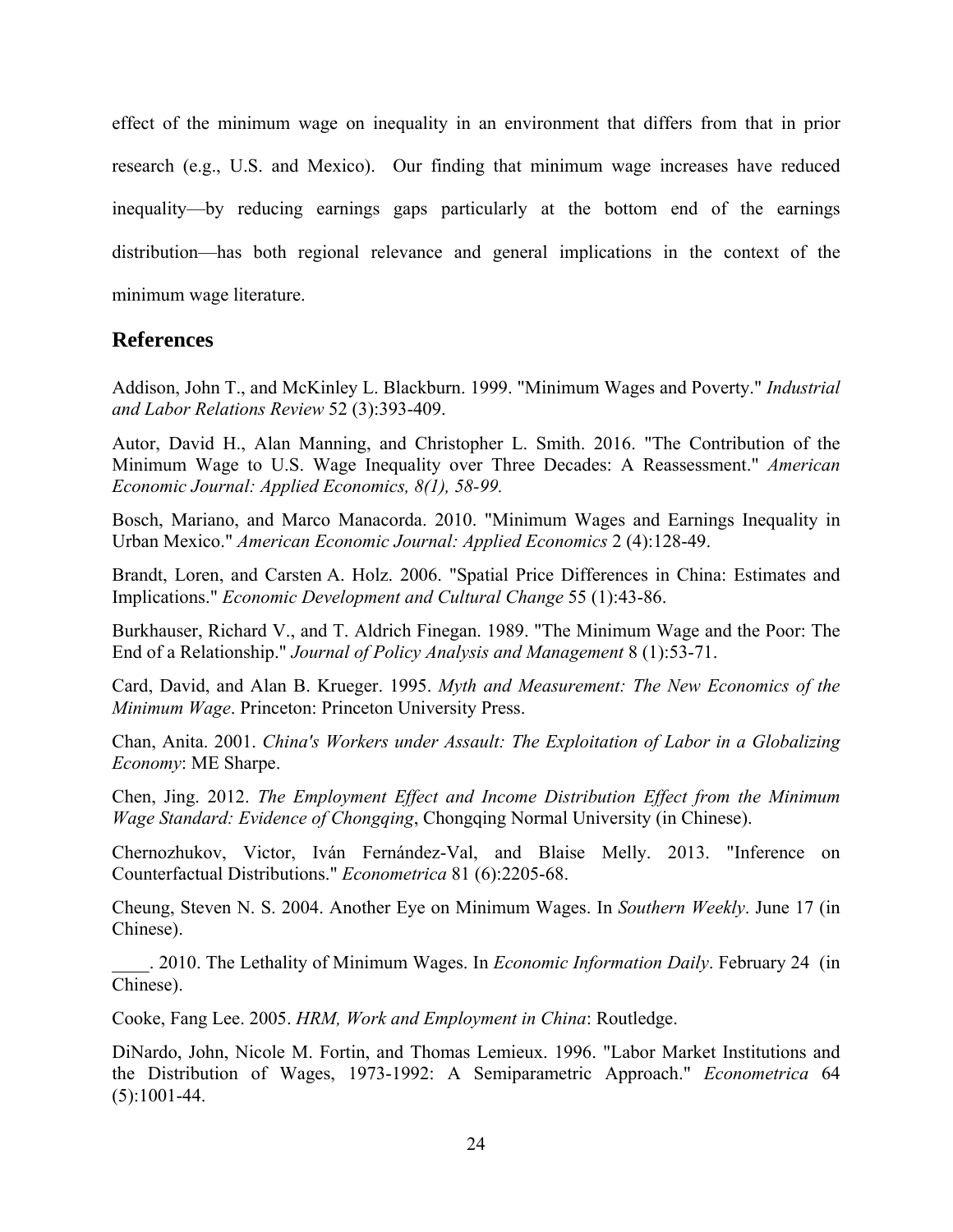Durbin, J., 1954. Errors in Variables. *Revue de l'Institut International de Statistique / Review of the International Statistical Institute* 22, 23-32.

Frost, Stephen. 2002. Labour Standards in China: The Business and Investment Challenge. In *Association for Sustainable and Responsible Investment in Asia*.

Gindling, T. H., and Katherine Terrell. 2007. "The Effects of Multiple Minimum Wages Throughout the Labor Market: The Case of Costa Rica." *Labour Economics* 14 (3):485-511.

Jia, Peng. 2013. *Minimum Wage Effects on Employment and Income Distribution*, Jilin University (in Chinese).

Jia, Peng., Shiwei. Zhang, 2013. Spillover Effects of Minimum Wages Increase. Statistical Research 30, 37-41 (in Chinese).

Johnson, William R., and Edgar K. Browning. 1983. The Distributional and Efficiency Effects of Increasing the Minimum Wage: A Simulation. In *American Economic Review*.

Lee, David S. 1999. "Wage Inequality in the United States During the 1980s: Rising Dispersion or Falling Minimum Wage?" *The Quarterly Journal of Economics* 114 (3):977-1023.

Li, Shi, and Chuliang Luo. 2011. "How Unequal Is China?" *Economic Research Journal* 4:68-78 (in Chinese).

Li, Shi, and Renwei Zhao. 1999. "Re-Examining the Income Distribution in China." *Economic Research Journal* 4 (in Chinese).

National Bureau of Statistics of China. 2010. The 6th China Population Census.

\_\_\_\_. 2013. "China Labour Statistical Year Book."

Neumark, David, Wendy Cunningham, and Luca Siga. 2006. "The Effects of the Minimum Wage in Brazil on the Distribution of Family Incomes: 1996-2001." *Journal of Development Economics* 80 (1):136-59.

Neumark, David, Mark Schweitzer, and William Wascher. 2005. "The Effects of Minimum Wages on the Distribution of Family Incomes: A Nonparametric Analysis." *Journal of Human Resources* 40 (4):867-94.

Neumark, David, and William L. Wascher. 2008. *Minimum Wages*. Cambridge, Mass.: MIT Press.

Quan, Heng, and Ling Li. 2011. "The Income Distribution Effect of Minimum Wage in Shanghai: Evidence and Simulation." *Shanghai Economic Research* 4:96-109.

Stock, James H., Jonathan H. Wright, and Motohiro Yogo. 2002. "A Survey of Weak Instruments and Weak Identification in Generalized Method of Moments." *Journal of Business & Economic Statistics* 20 (4):518-29.

Su, Hainan. 1993. "Research on the Legislation of Minimum Wage Law of China." *Review of Economic Research* Z1:26-36 (in Chinese).

Wang, Dihai. 2011. "On the Minimum Wage System of China: Probable Effects on Income Distribution and Economic Development." *Zhejiang Social Sciences* 2:11-17 (in Chinese).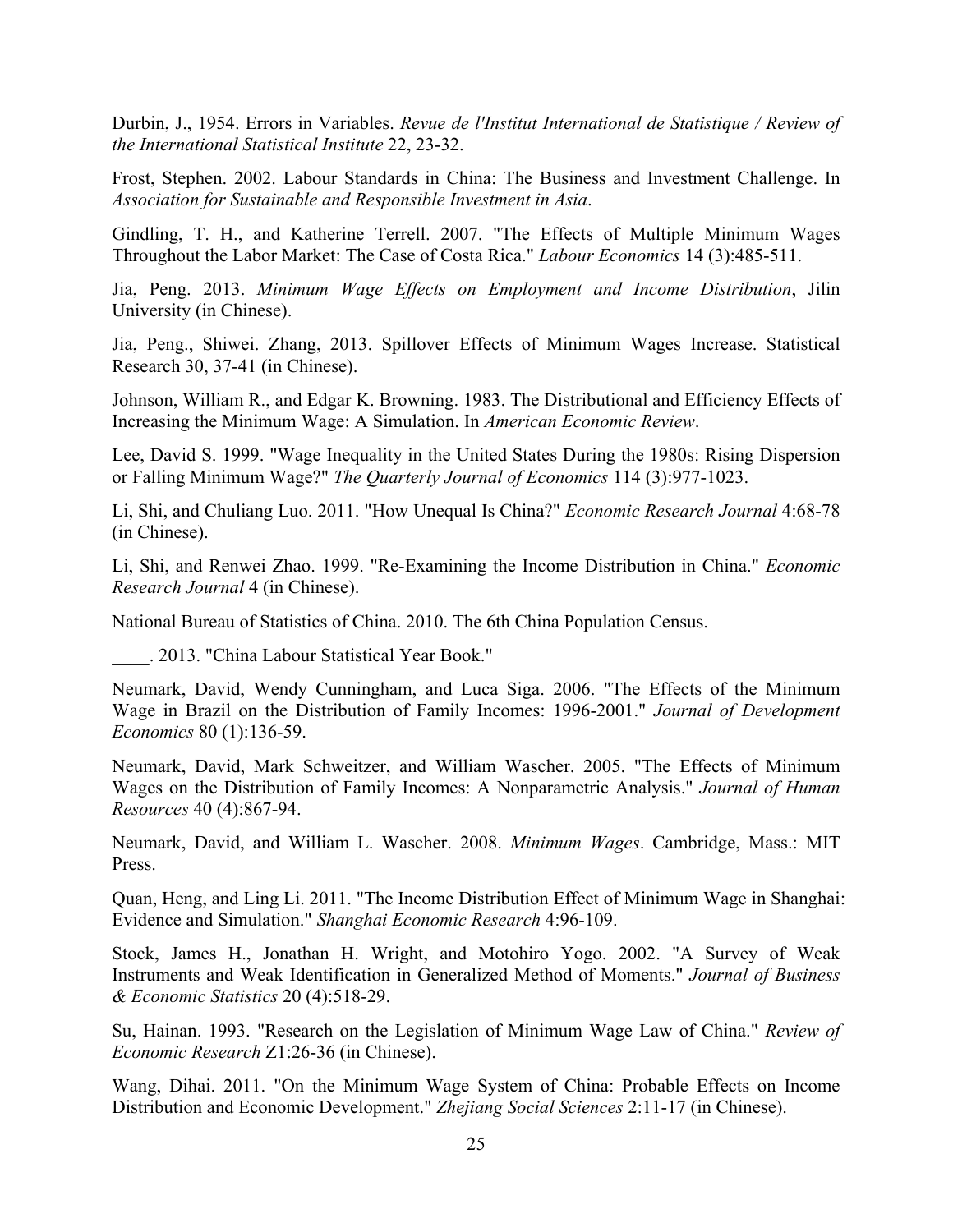Wang, Dan. 2013. *Minimum Wage Effects on Income Distribution*, Jilin University (in Chinese).

Wang, Haigang. 2007. *Income Distribution and Income Liquidity of Residents in China*: Sun Yat-Sen University (in Chinese).

Wang, Jing, and Morley Gunderson. 2011. "Minimum Wage Impacts in China: Estimates from a Prespecified Research Design, 2000-2007." *Contemporary Economic Policy* 29 (3):392-406.

Wen, Qidong. 2007. *Research on the Effect of Minimum Wages on Rural Migrants' Employment and Income Distribution*, University of Electronic Science and Technology of China (in Chinese).

World Bank. 2006. Minimum Wages in Latin America and the Caribbean: The Impact on Employment, Inequality, and Poverty. Washington, D.C.: Office of the Chief Economist.

Yang, Tao. 2006. What Is the Social Background When China Implemented Its Minimum Wage Law? In *People's Daily*.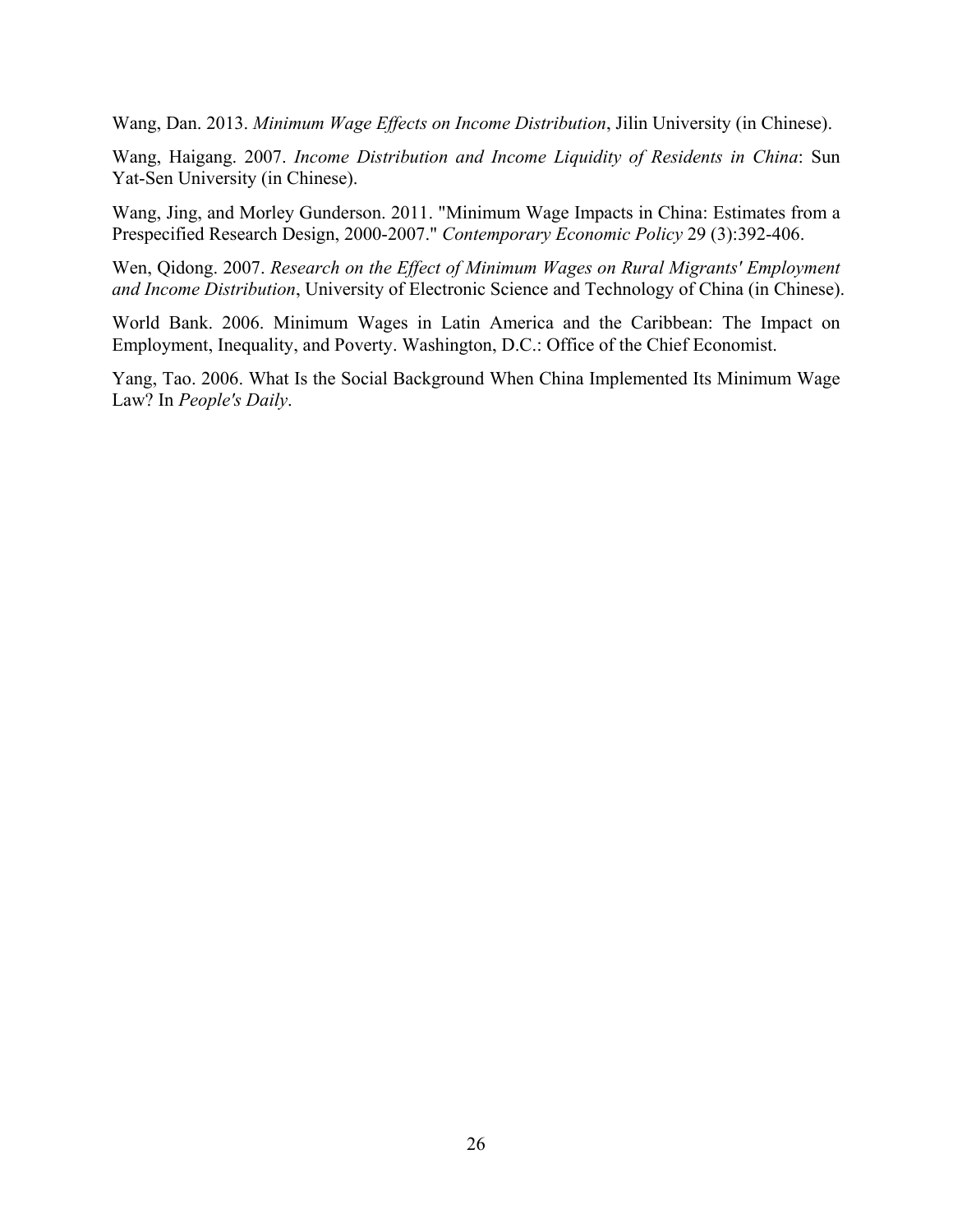|                |           | 2004 |                |           | 2005             |      |           | 2006 |      |           | 2007 |      |           | 2008             |      |           | 2009             |                |
|----------------|-----------|------|----------------|-----------|------------------|------|-----------|------|------|-----------|------|------|-----------|------------------|------|-----------|------------------|----------------|
| Province       | <b>MW</b> | S.D. | Obs.           | <b>MW</b> | S.D.             | Obs. | <b>MW</b> | S.D. | Obs. | <b>MW</b> | S.D. | Obs. | <b>MW</b> | S.D.             | Obs. | <b>MW</b> | S.D.             | Obs.           |
| East           |           |      |                |           |                  |      |           |      |      |           |      |      |           |                  |      |           |                  |                |
| <b>Beijing</b> | 509.5     | .0   | 2              | 562.5     | $\overline{0}$ . | 2    | 611.8     | 0.   | 2    | 665.4     | 0.   | 2    | 735.4     | $\overline{0}$ . |      | 820.1     | $\overline{0}$ . | $\overline{2}$ |
| Shanghai       | 590.3     | .0   | $\overline{2}$ | 662.5     | 0.               | 2    | 712.1     | 0.   | 2    | 757.7     | 0.   | 2    | 894.0     | $\overline{0}$ . |      | 984.2     | .0               | $\overline{2}$ |
| Liaoning       | 282.3     | 46.0 | 96             | 361.9     | 36.6             | 96   | 405.5     | 41.2 | 96   | 465.8     | 48.7 | 96   | 550.1     | 59.9             | 97   | 587.8     | 63.2             | 97             |
| Shandong       | 348.4     | 35.2 | 129            | 440.9     | 50.0             | 129  | 454.6     | 53.5 | 129  | 476.2     | 66.3 | 129  | 571.9     | 75.6             | 129  | 609.9     | 80.6             | 129            |
| Jiangsu        | 416.2     | 59.9 | 66             | 457.6     | 66.8             | 66   | 517.9     | 70.4 | 66   | 591.0     | 78.0 | 75   | 647.8     | 88.1             | 75   | 694.4     | 94.7             | 75             |
| Guangdong      | 361.2     | 59.9 | 104            | 442.1     | 80.6             | 104  | 475.0     | 84.9 | 104  | 516.6     | 88.5 | 104  | 574.3     | 88.2             | 104  | 636.1     | 98.2             | 104            |
| All East       | 349.1     | 68.5 | 339            | 426.7     | 72.1             | 399  | 460.6     | 76.0 | 399  | 507.4     | 86.5 | 408  | 583.6     | 87.6             | 409  | 629.7     | 95.7             | 409            |
| Central        |           |      |                |           |                  |      |           |      |      |           |      |      |           |                  |      |           |                  |                |
| Heilongjiang   | 282.0     | 28.1 | 30             | 287.8     | 28.7             | 30   | 384.0     | 45.7 | 30   | 418.0     | 53.6 | 30   | 456.0     | 58.6             | 30   | 486.3     | 62.5             | 30             |
| Anhui          | 304.6     | 11.7 | 86             | 330.7     | 17.1             | 86   | 350.1     | 19.1 | 86   | 400.7     | 27.1 | 86   | 420.4     | 29.2             | 86   | 448.3     | 31.2             | 86             |
| Jiangxi        | 246.7     | 6.6  | 99             | 317.7     | 8.9              | 100  | 328.9     | 9.4  | 100  | 427.5     | 15.2 | 100  | 460.3     | 21.8             | 100  | 490.9     | 23.3             | 100            |
| Shanxi         | 348.2     | 21.8 | 119            | 445.4     | 22.3             | 119  | 454.2     | 22.4 | 119  | 476.3     | 21.6 | 119  | 536.6     | 22.8             | 119  | 642.5     | 28.6             | 119            |
| Hubei          | 271.9     | 34.9 | 89             | 320.6     | 36.8             | 89   | 330.2     | 37.2 | 89   | 402.4     | 39.1 | 89   | 453.4     | 45.6             | 89   | 541.5     | 58.5             | 89             |
| Henan          | 251.5     | 15.5 | 127            | 278.5     | 17.0             | 127  | 345.0     | 27.9 | 127  | 371.1     | 25.7 | 127  | 477.2     | 42.5             | 127  | 509.0     | 45.3             | 127            |
| All Central    | 284.8     | 43.6 | 550            | 337.1     | 63.8             | 551  | 366.2     | 54.7 | 551  | 416.3     | 46.3 | 551  | 473.1     | 51.7             | 551  | 529.1     | 77.0             | 551            |
| West           |           |      |                |           |                  |      |           |      |      |           |      |      |           |                  |      |           |                  |                |
| Gansu          | 298.2     | 8.5  | 87             | 304.4     | 8.7              | 87   | 322.1     | 16.3 | 87   | 344.6     | 35.1 | 87   | 471.6     | 36.3             | 87   | 549.4     | 39.2             | 87             |
| Chongqing      | 334.7     | 21.7 | 42             | 365.7     | 24.6             | 42   | 409.0     | 30.1 | 42   | 477.8     | 39.8 | 42   | 554.8     | 44.5             | 42   | 591.7     | 47.4             | 42             |
| Sichuan        | 295.4     | 32.1 | 50             | 352.2     | 41.9             | 50   | 392.2     | 43.8 | 50   | 425.0     | 42.3 | 181  | 477.9     | 53.0             | 181  | 509.7     | 56.5             | 181            |
| Yunnan         | 297.5     | 18.0 | 138            | 365.2     | 23.4             | 138  | 403.6     | 23.4 | 138  | 427.0     | 22.8 | 138  | 527.2     | 31.5             | 138  | 562.3     | 33.6             | 138            |
| All West       | 302.3     | 23.3 | 317            | 346.5     | 36.1             | 317  | 380.1     | 45.0 | 317  | 414.9     | 51.8 | 448  | 499.1     | 52.3             | 448  | 541.3     | 54.1             | 448            |
| All Provinces  | 309.5     | 56.7 | 1266           | 367.7     | 73.1             | 1267 | 399.4     | 73.3 | 1267 | 442.3     | 74.8 | 1407 | 513.5     | 79.2             | 1408 | 562.2     | 88.3             | 1408           |

Table 1 Minimum Wages Across Various Jurisdictions in China, 2004–2009

*Note*: MW represents the mean of time-weighted monthly minimum wages calculated using all counties in a jurisdiction, and it has been adjusted for inflation and converted into 2005 RMB.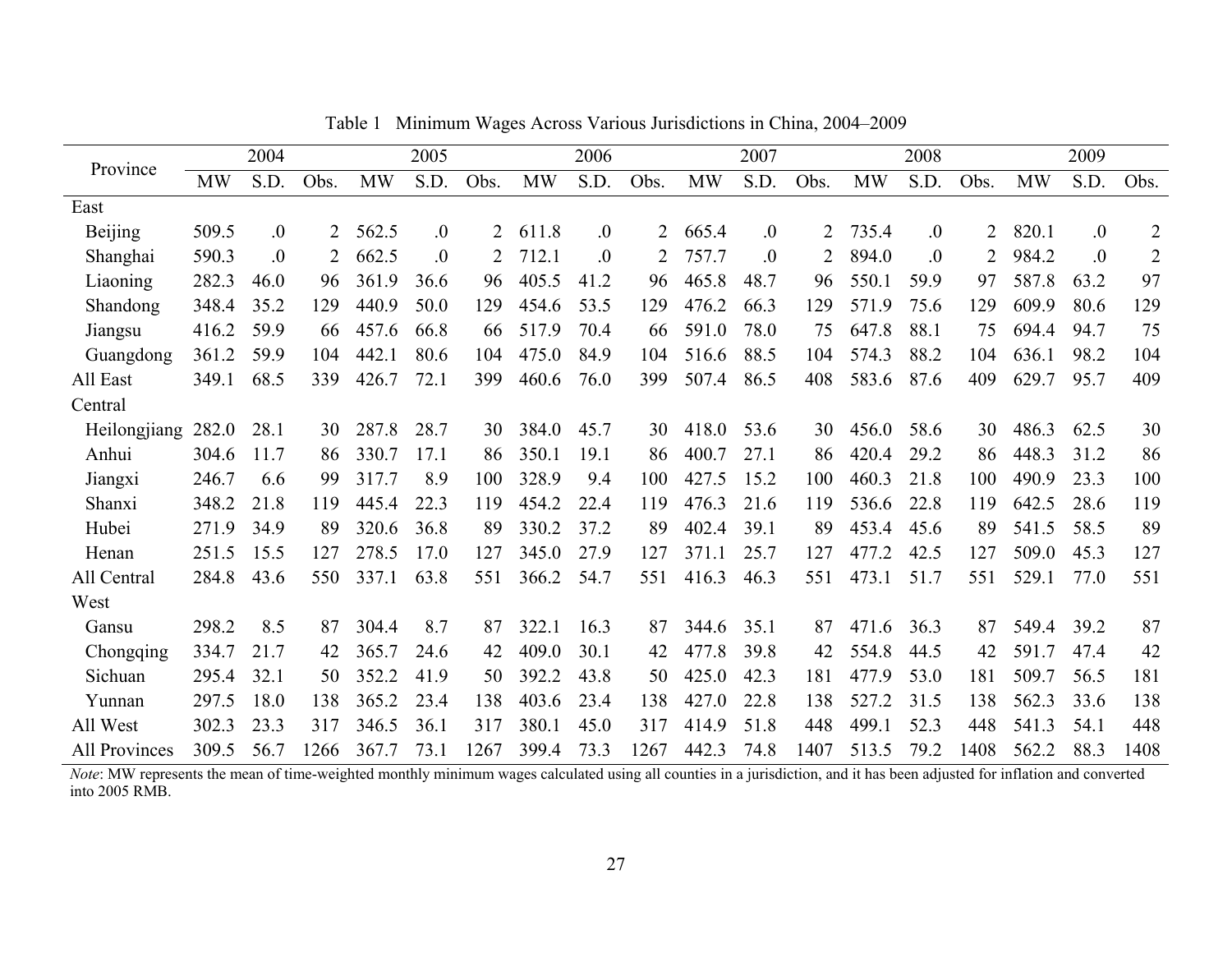| Variable                             | Mean   | Standard<br>Deviation |
|--------------------------------------|--------|-----------------------|
| Age                                  | 40.71  | 9.09                  |
| Men                                  | 0.55   | 0.50                  |
| Earnings (annual, rmb)               | 23,716 | 18,811                |
| Years of schooling                   | 12.87  | 2.74                  |
| Han Ethnicity                        | 0.97   | 0.17                  |
| Married with spouse present          | 0.88   | 0.32                  |
| Local hukou (household registration) | 0.97   | 0.16                  |
| Work experience (year)               | 21.81  | 10.07                 |
| Years of residence                   | 31.19  | 14.60                 |

# Table 2 Summary Statistics of Salaried Worker Age 16-59, 2004–2009

*Note*: The number of observations is 289,002. Standard deviations are in parentheses. Earnings has been adjusted for inflation and accounted for the differing living costs among provinces by applying the PPP-adjusted deflator developed by Brandt and Holz (2006).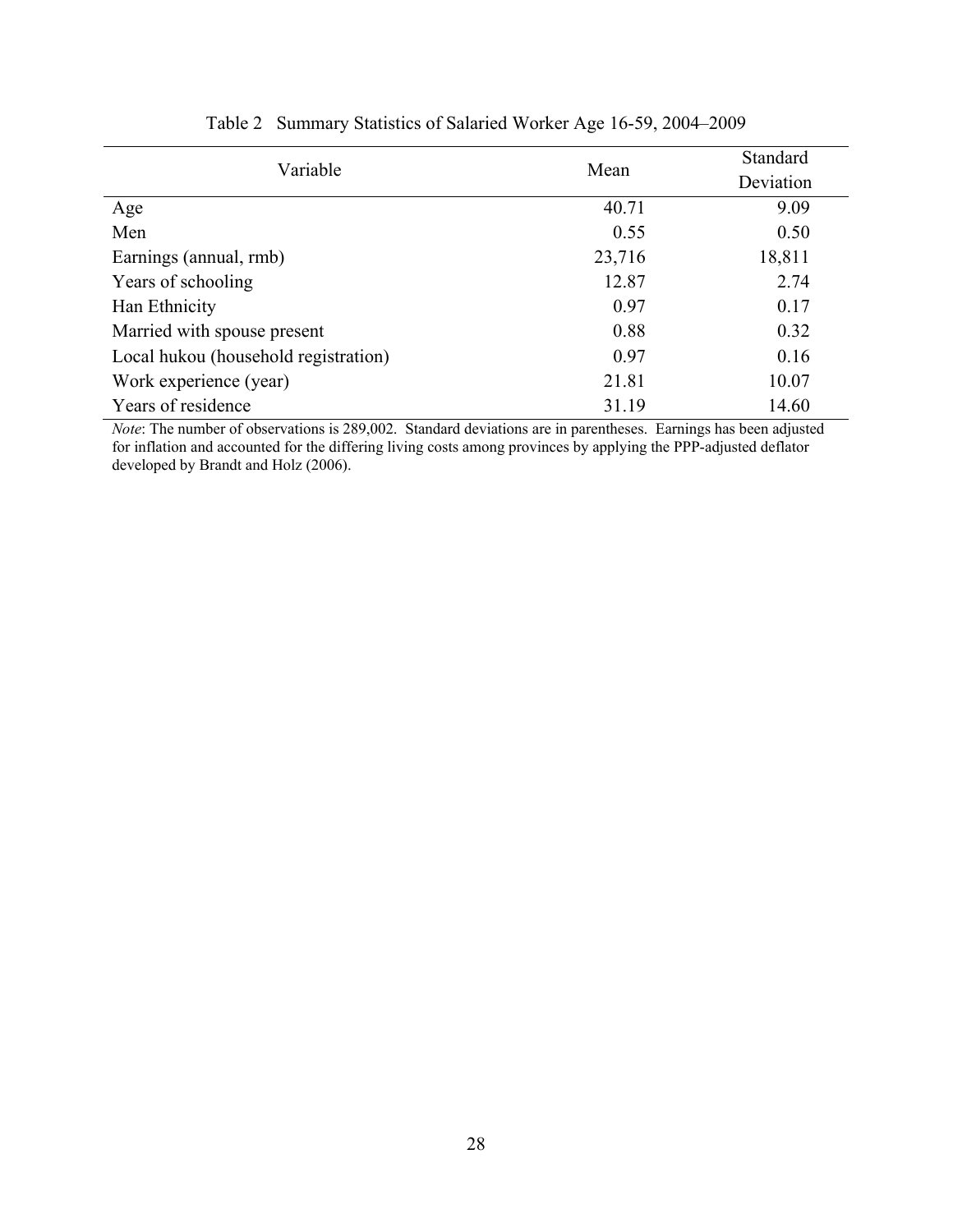| Variable                                     | Less than the | the     | Above the |
|----------------------------------------------|---------------|---------|-----------|
|                                              | Minimum       | Minimum | Minimum   |
| Percent of total $(\% )$                     | 6.81          | 1.88    | 91.31     |
| Percent of female $(\% )$                    | 62.38         | 63.81   | 43.36     |
| Minimum-to-average wage ratio                | 2.35          | 1.00    | 0.36      |
|                                              | (4.34)        | (0.03)  | (0.21)    |
| Region $(\% )$                               |               |         |           |
| East                                         | 6.43          | 1.84    | 91.73     |
| Central                                      | 6.64          | 1.79    | 91.57     |
| West                                         | 8.61          | 2.23    | 89.17     |
| Age cohort $(\% )$                           |               |         |           |
| Age 16-19                                    | 41.48         | 5.34    | 53.18     |
| Age 20-29                                    | 10.77         | 2.30    | 86.93     |
| Age 30-39                                    | 5.77          | 1.62    | 92.61     |
| Age 40-49                                    | 6.14          | 1.95    | 91.91     |
| Age 50-59                                    | 6.74          | 1.86    | 91.41     |
| Educational attainment $(\% )$               |               |         |           |
| Elementary school or below                   | 19.71         | 4.71    | 75.58     |
| Junior high school                           | 11.61         | 3.34    | 85.04     |
| High school                                  | 8.12          | 2.35    | 89.53     |
| Vocational school                            | 5.84          | 1.58    | 92.57     |
| Junior college                               | 3.52          | 0.96    | 95.52     |
| Occupation $(\%)$                            |               |         |           |
| Administrative persons of enterprises, state |               |         |           |
| organs and party organizations               | 2.54          | 0.55    | 96.91     |
| Professional and technical staff             | 2.49          | 0.61    | 96.90     |
| Clerical and related staff                   | 4.19          | 1.21    | 94.60     |
| Commercial service worker                    | 14.57         | 4.24    | 81.19     |
| Agricultural worker                          | 14.85         | 3.89    | 81.26     |
| Production, transport equipment operator or  |               |         |           |
| related worker                               | 7.34          | 2.30    | 90.37     |
| Other                                        | 17.78         | 4.76    | 77.46     |
| Industry $(\% )$                             |               |         |           |
| Mining                                       | 3.71          | 1.05    | 95.24     |
| Manufacturing                                | 6.73          | 1.84    | 91.44     |
| Power production and supply                  | 2.99          | 0.82    | 96.19     |
| Construction                                 | 6.88          | 1.77    | 91.34     |
| Transportation and postal service            | 4.74          | 1.23    | 94.03     |
| Information technology                       | 6.14          | 1.38    | 92.48     |
| Wholesales and retail sales                  | 12.81         | 3.55    | 83.64     |
| Hotel and restaurant                         | 12.43         | 3.55    | 84.03     |
| Banking and finance                          | 3.12          | 0.73    | 96.15     |
| Real estate                                  | 6.80          | 1.65    | 91.55     |
| Leasing and commercial service               | 8.01          | 1.84    | 90.15     |
| Scientific Research                          | 2.49          | 0.47    | 97.04     |

| Table 3 Characteristics of Minimum Wage Standards in China, 2004–2009 |  |  |  |  |
|-----------------------------------------------------------------------|--|--|--|--|
|                                                                       |  |  |  |  |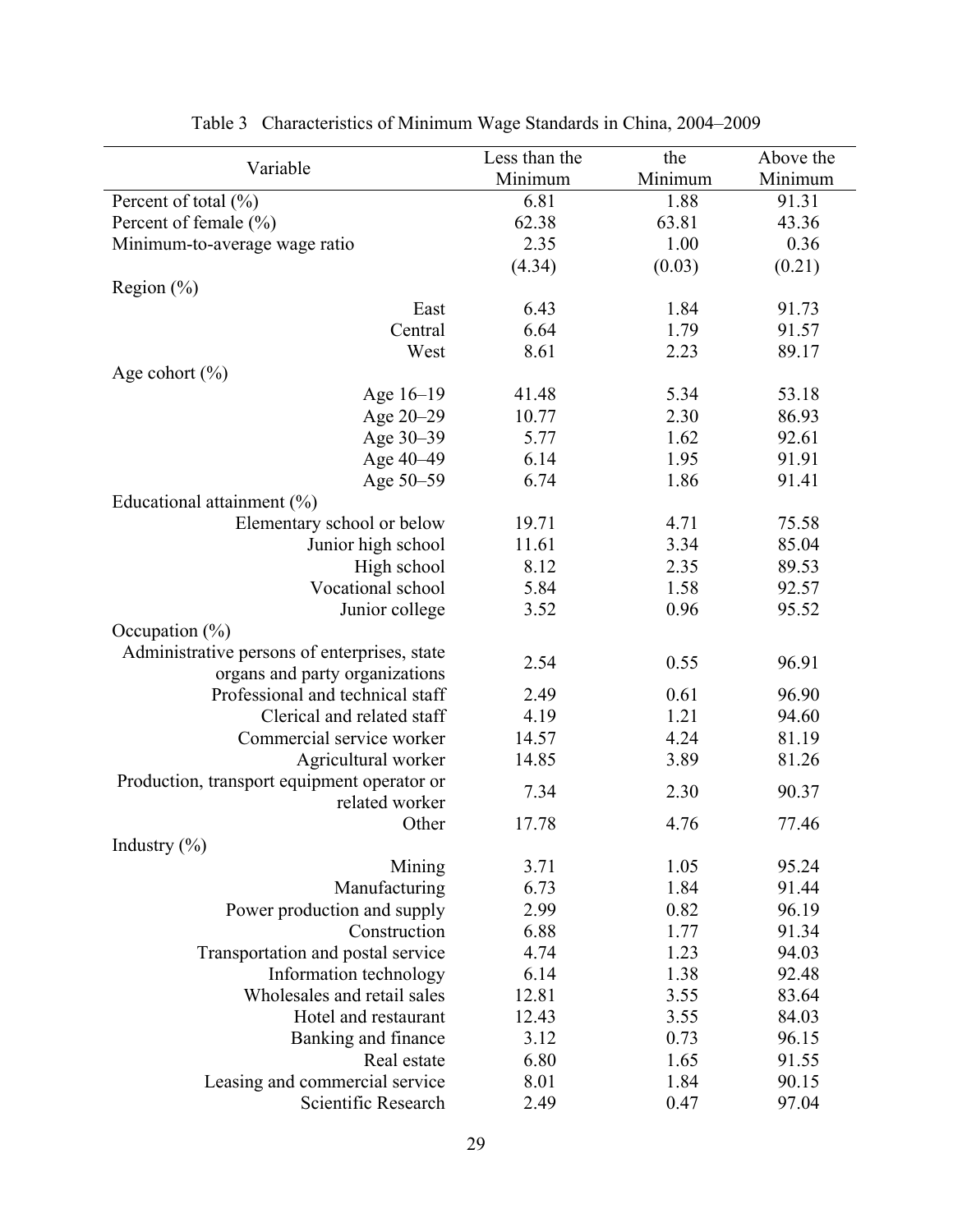| Environment and public facility | 4.72  | 1.40 | 93.88 |
|---------------------------------|-------|------|-------|
| Housekeeping                    | 15.37 | 4.45 | 80.17 |
| Education                       | 3.29  | 0.78 | 95.94 |
| Health care                     | 411   | 1.02 | 94.88 |
| Sports and entertainment        | 4.83  | 0.99 | 94.17 |
| Public service                  | 2.87  | 1.06 | 96.07 |

*Note*: standard deviations are in parentheses. There are 289,002 salaried workers aged 16-59 in this period. "Less than the Minimum" are workers earning wages at or below 95% of the minimum wage. Minimum wage workers earn wages above 95% and up to 105% of the minimum wage. Above minimum wage workers earn wages above 105% of the minimum wage. The East includes Liaoning, Beijing, Shandong, Jiangsu, and Guangdong; the Central region the minimum wage. includes Heilongjiang, Shanxi, Henan, Anhui, Hubei, and Jiangxi; and the West includes Gansu, Chongqing, Sichuan, and Yunnan.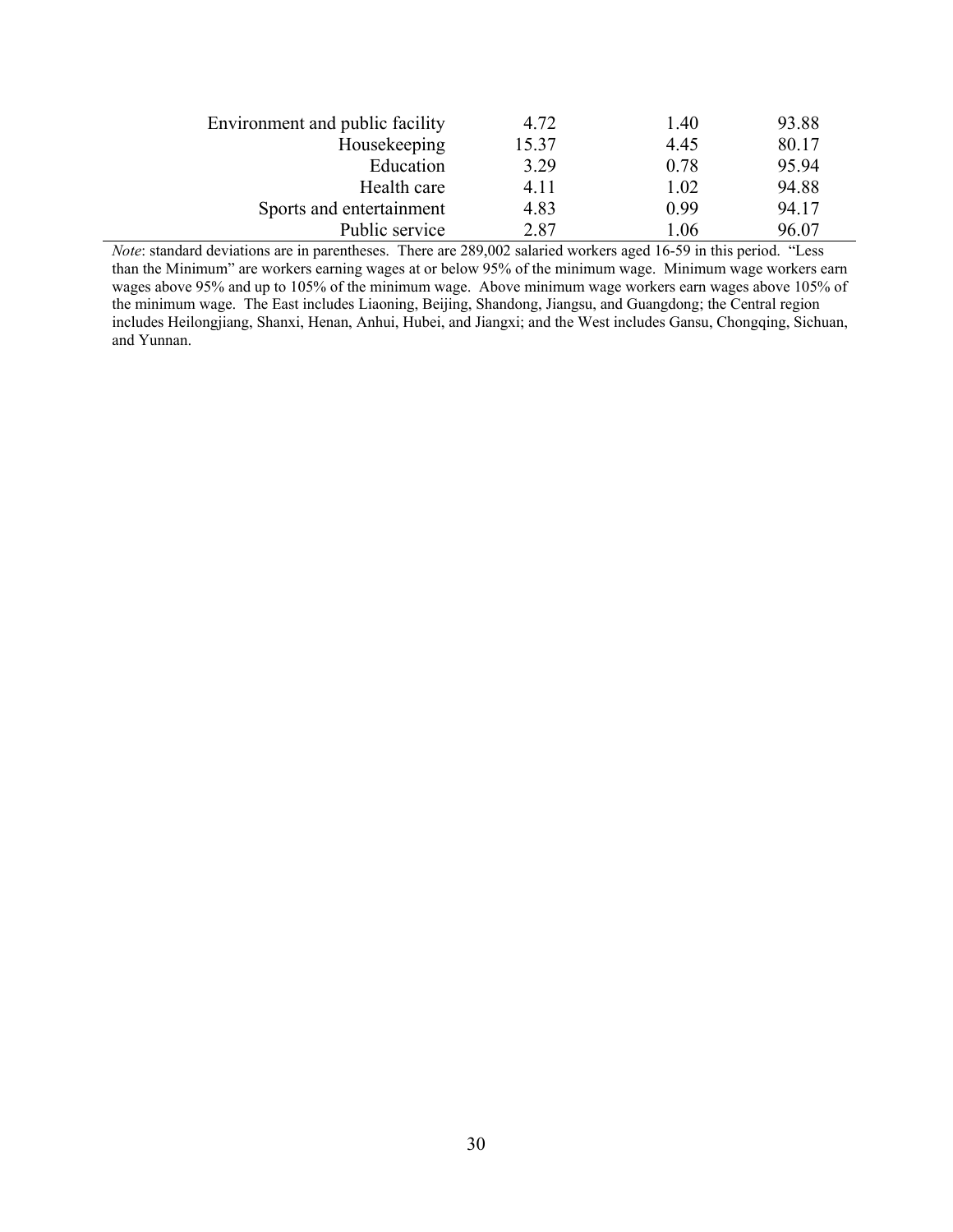| Earnings differential    |            | (1)              |                    | (2)       |                   | (3)        | (4)                                                |            |  |
|--------------------------|------------|------------------|--------------------|-----------|-------------------|------------|----------------------------------------------------|------------|--|
|                          | <b>OLS</b> | 2SLS             | <b>OLS</b>         | 2SLS      | <b>OLS</b>        | 2SLS       | <b>OLS</b>                                         | 2SLS       |  |
|                          | $-.118***$ | $-.277*$         | $-.113***$         | $-.237$ * | $-.137***-.206**$ |            | $-.094***$                                         | $-.117*$   |  |
| $p50-p10$                | (.047)     | (.154)           | (.048)             | (.143)    | (.051)            | (.091)     | (.049)                                             | (.064)     |  |
|                          | $-.094***$ |                  | $-.163***-.101***$ |           |                   |            | $-146^{**}$ $-107^{***}$ $-146^{***}$ $-116^{***}$ | $-.131***$ |  |
| p50-p25                  | (.028)     | (.070)           | (.028)             | (.063)    | (.034)            | (.056)     | (.036)                                             | (.047)     |  |
|                          | .025       | .027             | .025               | .024      | .026              | .024       | .025                                               | .024       |  |
| $p75-p50$                | (.028)     | (.068)           | (.030)             | (.081)    | (.026)            | (.064)     | (.028)                                             | (.050)     |  |
|                          | .037       | .040             | .036               | .034      | .037              | .036       | .038                                               | .036       |  |
| $p90-p50$                | (.040)     | (.101)           | (.043)             | (.124)    | (.037)            | (.089)     | (.039)                                             | (.073)     |  |
| Observation              | 989        |                  |                    |           |                   |            |                                                    |            |  |
| City fixed effects       |            | Yes              |                    | Yes       |                   | Yes        | Yes                                                |            |  |
| Province×Year            |            |                  | Yes                |           |                   |            | Yes                                                |            |  |
| (interactions)           |            |                  |                    |           | Yes               |            |                                                    |            |  |
| City trends              |            |                  |                    |           | Yes               |            | Yes                                                |            |  |
| City controls            |            |                  |                    |           |                   |            |                                                    | Yes        |  |
| Weak identification test | Reject     |                  | Reject             |           |                   | Reject     | Reject                                             |            |  |
| Overidentification test  |            | Not <sup>a</sup> | <b>Not</b>         |           |                   | <b>Not</b> | <b>Not</b>                                         |            |  |
|                          |            | Reject           |                    | Reject    |                   | Reject     | Reject                                             |            |  |

Table 4 Marginal Effects of the Minimum Wage on Earnings Differentials, 2004–2009

*Note*: \*\*\* statistically significant at the 1% level; \*\* at the 5% level; \* at the 10% level. Cluster-robust standard errors at the city level are in parentheses. Entries in the tables refer to the estimated first derivative of each dependent variable with respect to the effective minimum wage evaluated at the sample mean which is  $\beta_1^q + 2\beta_2^q (MW - w^p)$ ,

where variables without the *ct* subscript refer to sample means over all cities and all periods.

*a* Not that except specification (1) for the p75-p50 and p90-p50 earnings differentials which reject the exogeneity of the instruments, all other test results do not reject the null hypothesis that the instruments are exogenous.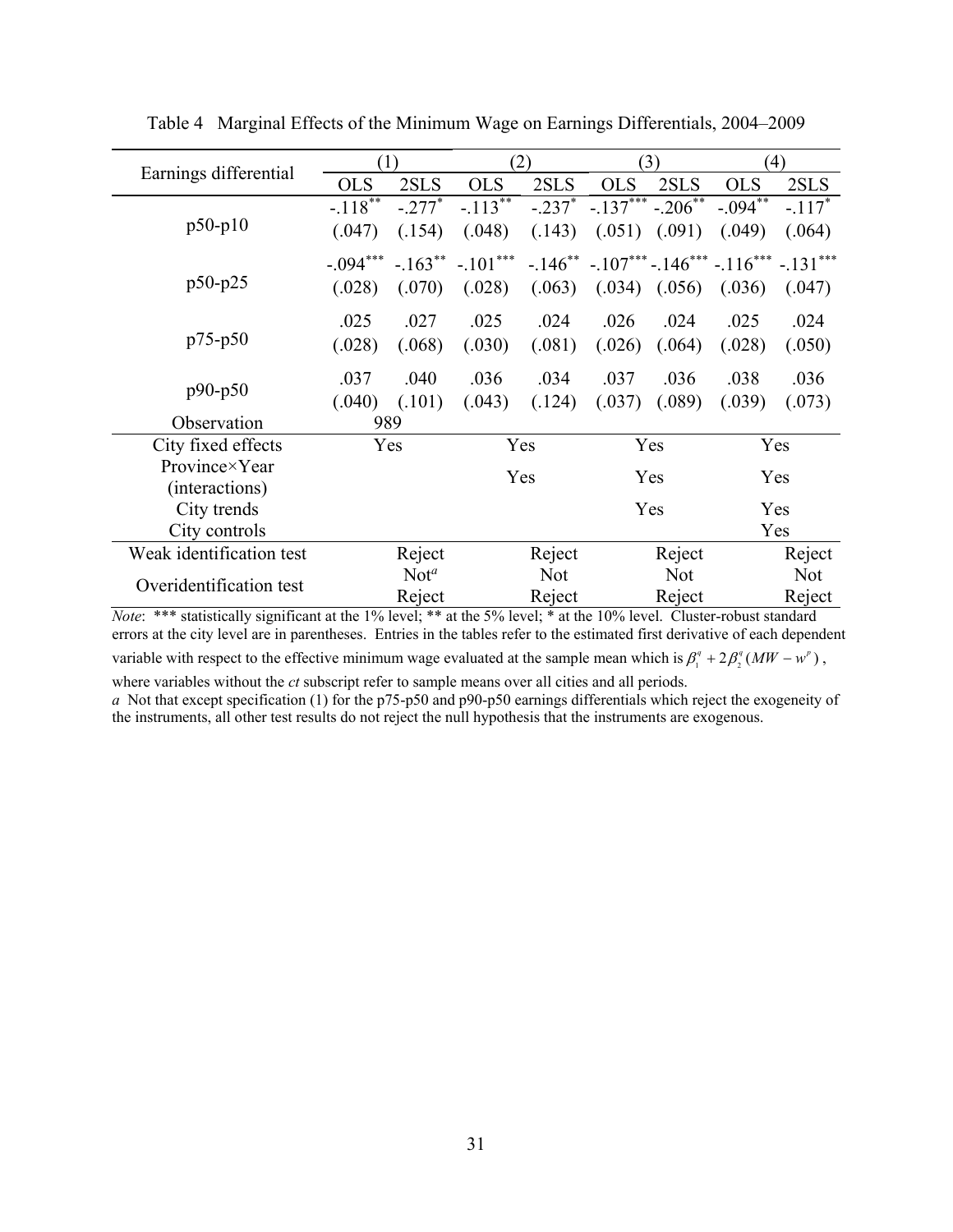| Earnings     | Year | Log  | Actual<br>change |          | Latent change<br>(OLS) |        |                   |                | Latent change<br>(2SLS)                               |          |                     |
|--------------|------|------|------------------|----------|------------------------|--------|-------------------|----------------|-------------------------------------------------------|----------|---------------------|
| differential |      | gap  |                  | (1)      | (2)                    | (3)    | (4)               | (1)            | (2)                                                   | (3)      | (4)                 |
| $p50-p10$    | 2004 | .892 | $-.0296$         | $-.0415$ | $-.0396$               |        |                   |                | $-.0375$ $-.0335$ $-.0495$ $-.0436$ $-.0395$ $-.0360$ |          |                     |
|              | 2009 | .922 |                  | (.010)   | (.011)                 |        | $(.015)$ $(.015)$ |                | $(.009)$ $(.012)$                                     |          | $(0.015)$ $(0.015)$ |
| $p50-p25$    | 2004 | .463 |                  | $-.0059$ | $-.0053$               |        | $-.0052-.0051$    | $-.0055-.0051$ |                                                       | $-.0050$ | $-.0049$            |
|              | 2009 | .468 | $-.0047$         | (.001)   | (.001)                 | (.002) | (.002)            | (.001)         | (.001)                                                | (.002)   | (.002)              |

Table 5 Actual and Latent Changes in Earnings Differentials, 2004–2009

*Note*: Actual and latent changes are in log points calculated at city level. Actual change=[log gap(2004)-log gap(2009)]. Marginal effects are bootstrapped and standard deviations associated with the estimates are in parentheses.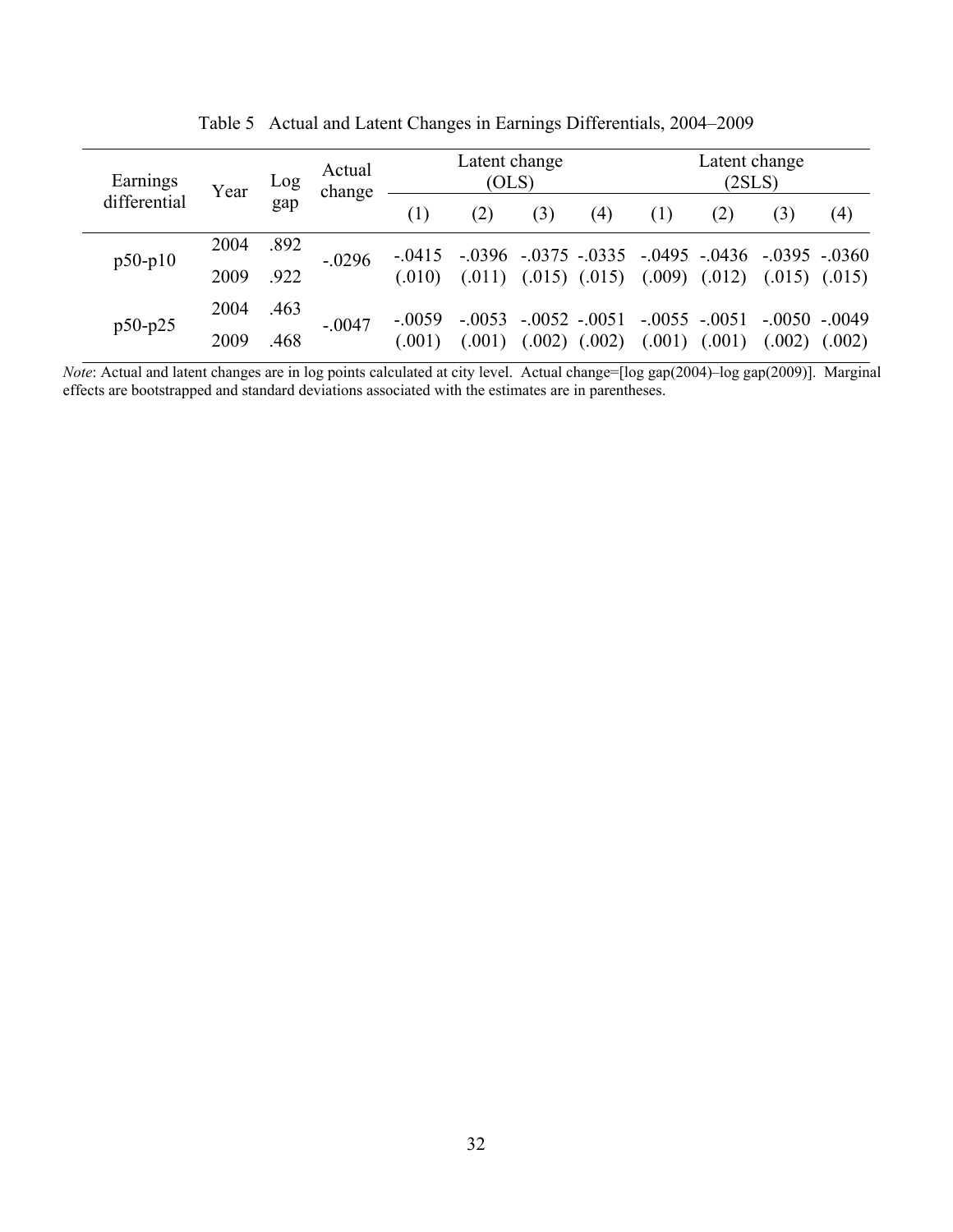



The NBS of China publishes the official Gini coefficients in 2013 for the first time. The numbers of 2007, 2010 and 2013 are from the NBS website; whereas those of 1988 and 1995 are from Wang (2007), and the number of 2002 is from Li and Luo (2011).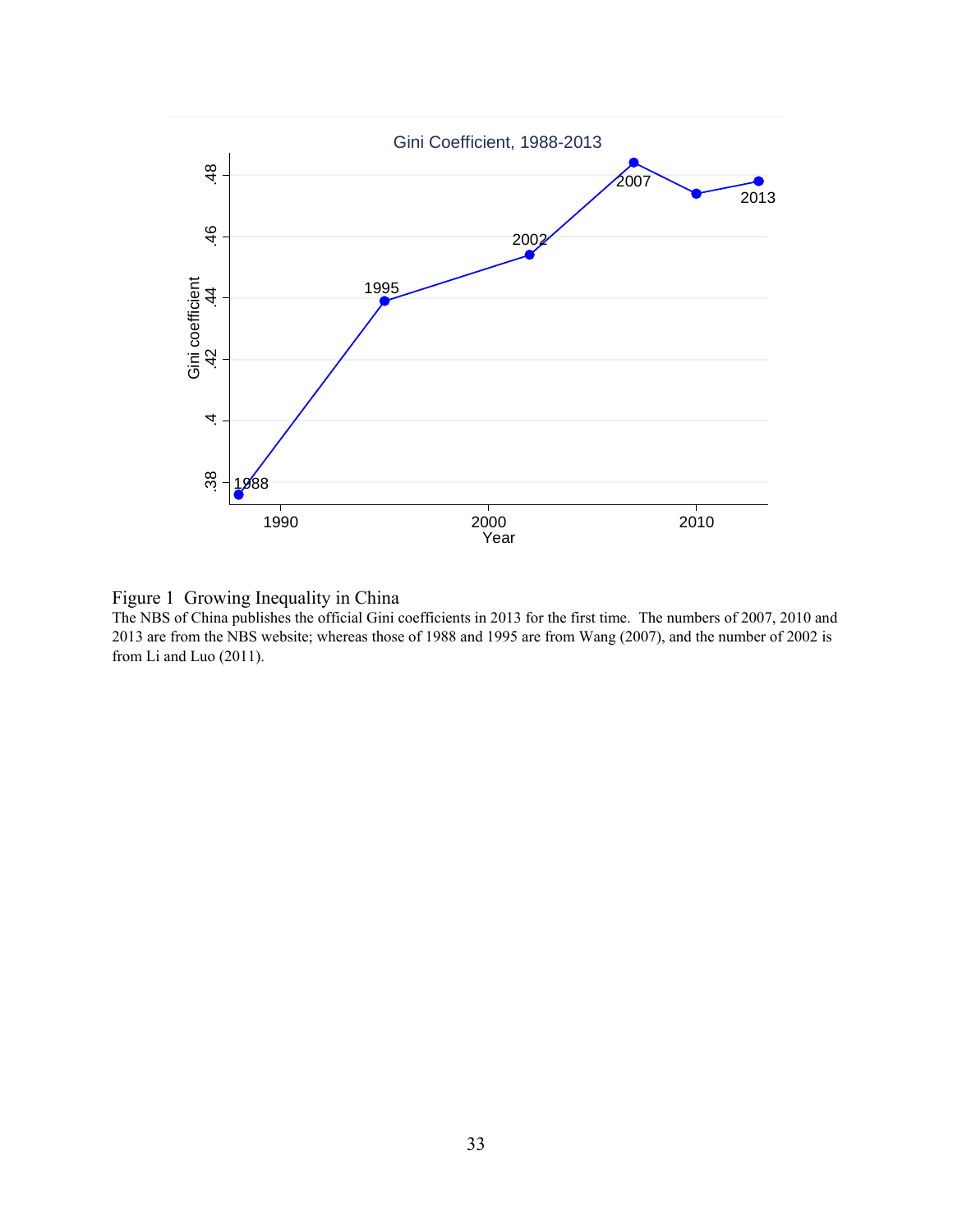

Figure 2 Minimum Wages in China, 1995−2012

Nominal and real minimum wages are adjusted for inflation and expressed in 2000 RMB.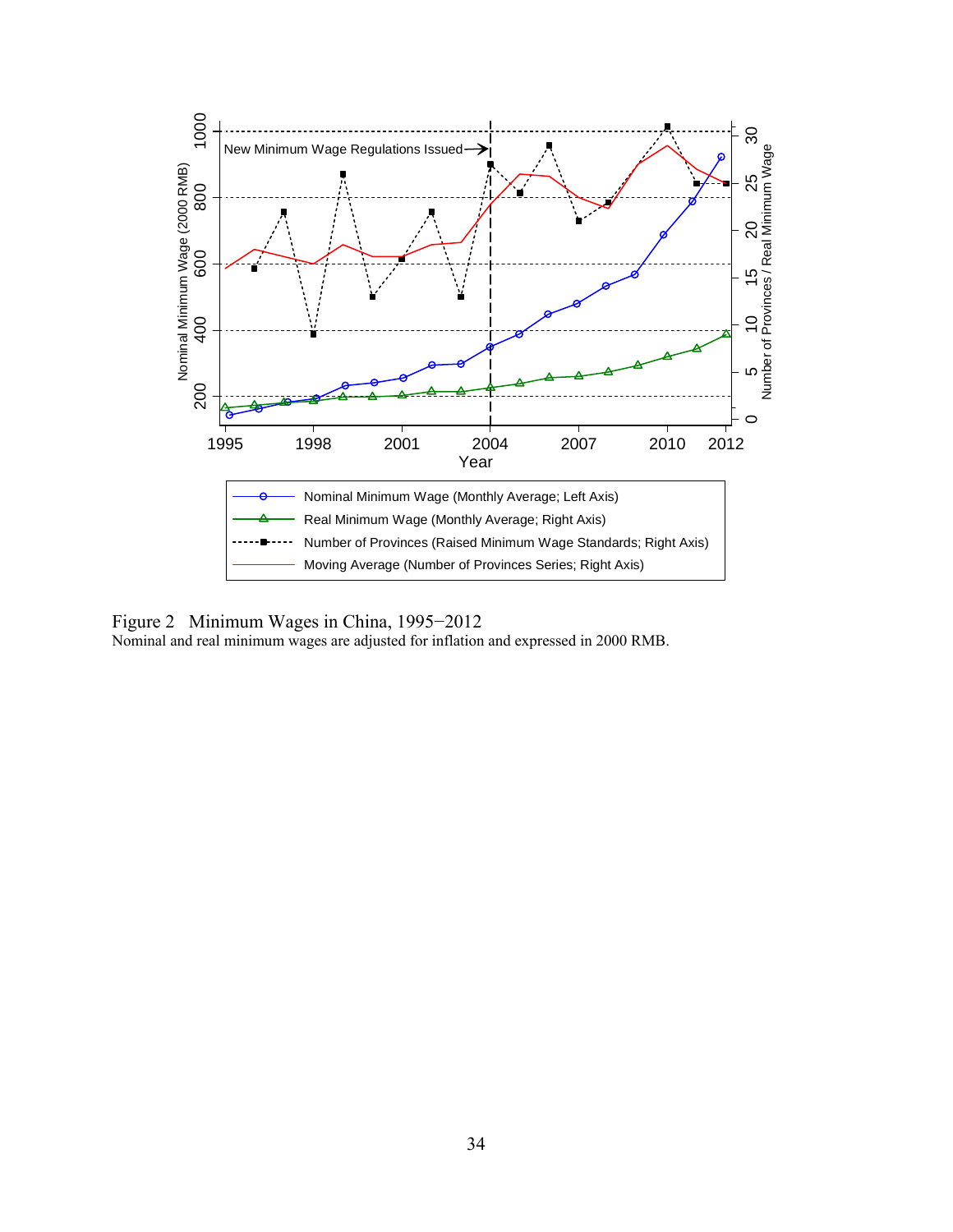

Figure 3 Coverage of Sample Provinces in the Analysis

The data used in the analysis include 16 provinces (darker areas in the map) covering three regions in Mainland China. The East includes Liaoning, Beijing, Shandong, Jiangsu, and Guangdong; the Central region includes Heilongjiang, Shanxi, Henan, Anhui, Hubei, and Jiangxi; and the West includes Gansu, Chongqing, Sichuan, and Yunnan.